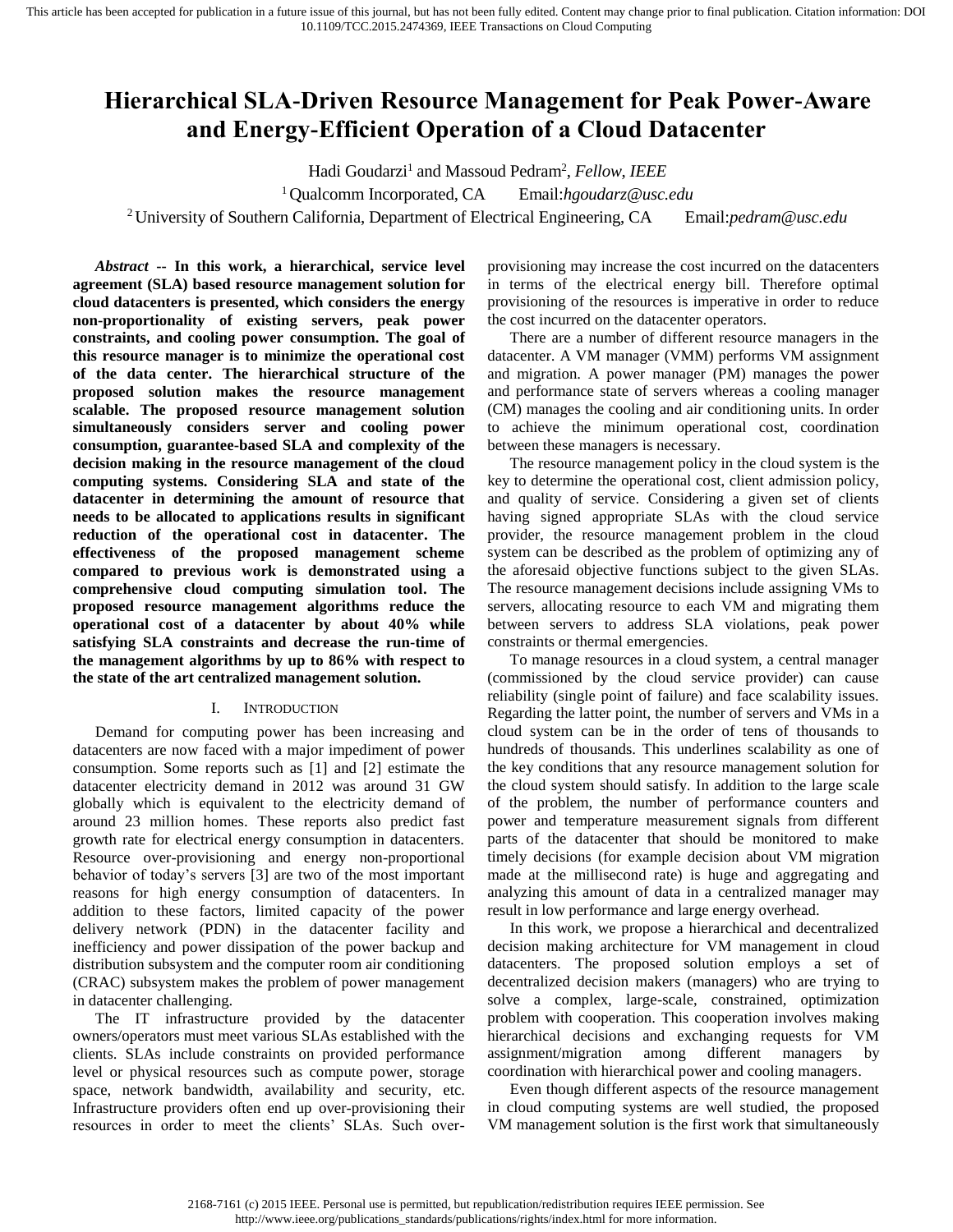considers server and cooling power consumption, guaranteebased SLA and complexity of the decision making in VMM of the cloud computing systems. Due to the hierarchical structure of the proposed solution, the complexity of the solution is very low considering multiple-criteria decision making to increase the energy-efficiency in delivering the promised SLA. Moreover, the proposed solution considers the energyproportionality of the servers, cooling power consumption and peak power limitation in making the resource assignment decisions. As shown in our previous work [4], considering SLA and state of the datacenter in determining VM assignment and resource allocation results in significant reduction of the operational cost of the datacenter (around 18%) compared to solving the resource assignment solution for fixed size VMs based on SLA requirements.

To show the effectiveness of the proposed management scheme, a cloud system simulation software tool has been developed. The simulator can model and do performance evaluation of both centralized and decentralized resource management architectures. Simulation results demonstrate that the decentralized resource management algorithm reduces the operational cost of a datacenter by about 40% and decreases the run-time of the algorithms up to 7 times with respect to a centralized management structure proposed in previous work.

This paper is organized as follows. The relevant prior work is reviewed in section [II.](#page-1-0) The cloud system configuration and cost/performance metrics are presented in section [III.](#page-2-0) The resource management problem is described in section [IV.](#page-4-0) The periodic optimization strategy, a local search strategy to improve the objective function, and algorithms to handle emergency cases are presented in sections [V,](#page-6-0) [VI](#page-8-0) and [VII](#page-9-0) respectively. Simulation framework and results are presented in section [VIII](#page-9-1) whereas the paper is concluded at the last section.

## II. RELATED WORK

<span id="page-1-0"></span>Resource management in datacenters and cloud systems has attracted a lot of attention in recent years. In best of our knowledge, this paper is the first research work that aims at minimizing the total energy cost of the datacenter that includes the server, IT, and, cooling infrastructure energy cost while considering the key parameters that are important in VMM including SLA and performance requirement of VMs, scalability of the solution, and peak power limitations in datacenters. Different works in the literature have attempted to solve a part of this complicated problem or propose methods to minimize the power consumption or energy cost by focusing on one or two of the mentioned aspects in this problem. In this section, a review of the most relevant work in the literature focusing on different parts of this problem is presented.

**Power and performance modeling**: There are different works in the literature that focus on modeling performance or power consumption of servers and in general VM consolidation in datacenter in order to be used in resource management solution. Power consumption of servers with different set of VMs assigned to them and migration latency based on the size of the VM is experimentally analyzed in [5]. Effect of uneven resource utilization and a way to improve

energy efficiency by increasing the resource utilization on different resource dimensions are studied at [6]. An approach to resolve the interference between VMs placed on the same physical machine is presented at [7]. Reference [8] and [9] are examples of theoretical performance modeling in the literature.

**SLA**: Having clients with SLA contracts add the challenge of VM sizing to the resource management problem. Many researchers in different fields have addressed the problem of SLA-driven resource assignment. Some of the previous works consider probabilistic SLA constraints with violation penalty, e.g. [10, 4]. Some other work consider utility function based SLA [11, 12] to determine the resource allocation solution that minimizes the operational cost of the datacenter. For dynamic resource allocation solutions based on SLA, prediction of the workload is the most important step [13]. For example, reference [14] presents a resource management solution that minimizes SLA violation and energy consumption based on workload prediction in different time granularities.

**Cooling power consumption**: Some of the previous work (e.g. [15, 16]) consider minimizing cooling power consumption by distributing the workload in order to keep the supply cold air temperature as high as possible and avoid super-linear increase in cooling power consumption. The idea of minimizing heat recirculation using temperature-aware task scheduling (application placement) is proposed in [17]. The task scheduling policy in this work focuses on making the inlet temperature as even as possible to decrease the cooling system power consumption. Cooling-aware task scheduling in geographically distributed datacenters is presented in [18]. The authors considered batch job scheduling problem to minimize the IT plus cooling power consumption minus a fairness metric which is related to the queueing time of the tasks.

**Peak power**: A number of dynamic power provisioning policies have been proposed in the literature to avoid peak power emergencies, including [19, 20, 21, 22]. Fan et al. [20] present the aggregate power usage characteristics of a large datacenter over a long period. The results show a big difference between theoretical and practical peak power consumption of server clusters. This difference grows by increasing the size of the cluster. Based on the provided measurements and results, the authors outline a dynamic power provisioning policy in datacenters to increase the possibility of over-subscription of available power and protect the power distribution hierarchy against overdraw. Exploring the best way of distributing a total power budget among different servers in a server farm in order to reach the highest performance level is studied in reference [23]. Moreover, an approach to reduce the peak power consumption of servers by dynamic power allocation using workload and performance feedbacks is presented in reference [24].

**Scalable VMM**: Some of the previous work (e.g. [25, 26, 27]), aim to make the VMM decisions more scalable. A hierarchical resource allocation solution to minimize the server energy consumption and maximize SLA utility function is presented in [25]. The proposed hierarchical solution breaks the big problem of resource scheduling in one day to multiple smaller problems (smaller server and application set) to reduce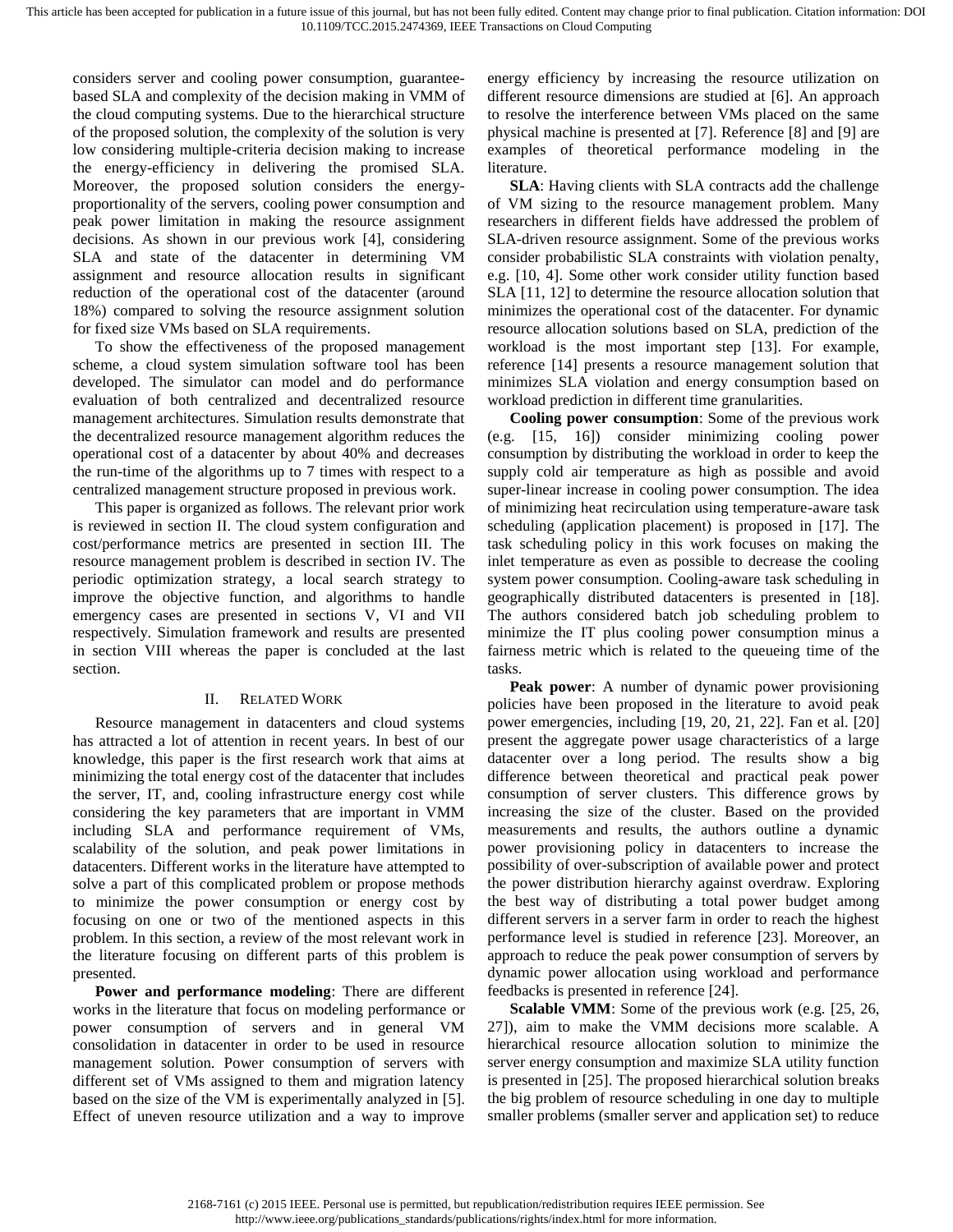This article has been accepted for publication in a future issue of this journal, but has not been fully edited. Content may change prior to final publication. Citation information: DOI 10.1109/TCC.2015.2474369, IEEE Transactions on Cloud Computing

the complexity of the problem and increase the parallelism. A decentralized VM assignment and migration is presented in [27] that targets to make the resource management solution scalable. The decision regarding accepting new VMs is decided by servers (based on a probabilistic approach) inside datacenter based on their current utilization. Even though the VM acceptance process is distributed, the process of asking from servers is centralized which can cause the performance bottleneck. Moreover, many parameters that affect the resource assignment solution such as peak power limitation and cooling system power consumption cannot be considered if only server-level resource managers are involved in make the resource management decisions.

**Average power reduction**: Many of the previous works are focused on minimizing the average power consumption in datacenter. Many of the work in this area are focused on getting a near energy proportional behavior from datacenter and equipment that are not designed to deliver that behavior [28]. A good example of considering server power consumption and migration cost in the resource assignment problem is reference [5]. The authors propose to use a power efficiency metric to rank the servers to find the optimal VM placement, because creating a model for all mixes of all applications on all servers is infeasible. A migration-aware heuristic based on first-fit decreasing algorithm is presented to place the applications on servers based on the introduced ranking metric.

**Power manager structure**: There is a strong relation between VMM and PM in datacenters. These two managers act based on the feedback from each other and both try to minimize the operational cost of the datacenter. A good example of power management structure in datacenter is presented in [19]. In that work, a hierarchical structure for power provisioning and optimization is proposed. These managers minimize the average power consumption, keep the average power consumption below temperature related power capacity and keep the peak power consumption of each component below its allowable peak power consumption determined by PDN. In some of the previous work [29, 30, 31] control theory has been applied to satisfy performance (SLA) or peak power constraints in datacenters.

#### III. CLOUD DATACENTER AND KEY PARAMETERS

<span id="page-2-0"></span>In the following paragraphs, the assumed architecture of the cloud datacenter is described. Next some key observations and assertions about where the system's performance bottlenecks are provided. Finally, we explain how to account for the operational cost associated with a client's VM running in the system. To increase readability, [Table I](#page-2-1) presents key symbols used in this chapter along with their definitions.

#### *A) Cloud datacenter*

In this paper, container-based (as opposed to the older raised-floor) cloud datacenters [32] are assumed. This type of datacenter relies on containment, close-coupled cooling, and modularity to improve the datacenter's energy efficiency. An example of container-based datacenter structure is shown in [Figure 1.](#page-2-2)

Containers act as separate rooms for servers. Each container includes a number of racks. Inside each rack, a

TABLE I. NOTATION AND DEFINITIONS

<span id="page-2-1"></span>

| Symbol                            | <b>Definition</b>                                                                                                            |
|-----------------------------------|------------------------------------------------------------------------------------------------------------------------------|
| $C_d, R_c,$                       | Set of containers, racks, chassis and servers insider                                                                        |
|                                   | datacenter, container, rack and chassis, respectively                                                                        |
| $\frac{Q_r, S_q}{C_s^p, C_s^m}$   | Total processing and memory capacities of server s                                                                           |
| $P_s^0$ , $P_s^p$                 | Fixed and dynamic (as a function of the utilization ratio)<br>power consumptions of server s                                 |
| $P_q^0, P_r^0$                    | Fixed power consumptions of chassis $q$ and rack $r$                                                                         |
| τ                                 | Duration of the epoch in seconds                                                                                             |
| Ψ                                 | Electrical energy price                                                                                                      |
| $P_*^{PDN}$                       | Peak power capacity of PDN at a location in the datacenter                                                                   |
| $P_d^{max}$                       | Peak power limitation of datacenter d                                                                                        |
| PAR                               | Peak to average power consumption ratio                                                                                      |
| $T_q^{out}, T_q^{in}$             | Outlet and inlet temperature of chassis $q$                                                                                  |
| $T_{crit}$                        | Critical temperature in datacenter                                                                                           |
| COP                               | Coefficient-of-performance                                                                                                   |
| $m_i$                             | Required amount of memory bandwidth for VM i                                                                                 |
| $mc_i^*$                          | Migration cost of VM $i$ in different levels ( $*$ can be chassis,<br>rack, container or datacenter)                         |
| $R_i^t, f_i$                      | Contract target response time and penalty values for each<br>request in the SLA contract                                     |
| $h_i$                             | Hard constraint on the possible percentage of violation of the<br>response time constraint in the SLA contract               |
| $\lambda_i$                       | Predicted average request rate of VM i                                                                                       |
| $\mu_{is}$                        | average service rate of the VM $i$ on server $s$                                                                             |
| $\phi_{is}^{p}$ , $\phi_{is}^{m}$ | Portion of processing resources or memory bandwidth of<br>server s that is allocated to VM i                                 |
| $x_s$ , $x_q$ , $x_r$             | A Boolean variable to determine if a server, chassis, or rack<br>is $ON(1)$ or $OF(0)$                                       |
| $y_{i*}$                          | A Boolean variable to determine if VM is assigned to a<br>server, chassis, or rack $(1)$ or not $(0)$                        |
| $\mathbf{z}^*_i$                  | A Boolean variable to determine if VM <i>i</i> is migrated in<br>chassis level, rack level or container level (1) or not (0) |
| $T_c^s$                           | Supply cold air temperature in container $c$                                                                                 |

number of chassis exist and each chassis comprises of a number of blade servers. *d* denotes the cloud datacenter. Each container, rack, chassis and blade server is identified by unique id throughout cloud datacenter, denoted by *c*, *r*, *q* and *s*  respectively. The set of containers inside datacenter, set of racks inside container *c*, set of chassis inside rack *r*, and set of servers inside chassis q are denoted by  $C_d$ ,  $R_c$ ,  $Q_r$  and  $S_q$ respectively. We use notation |∗| to denote the cardinality of each set.

We assume that containers may be different from each other in terms of their rack configurations or type of blade servers deployed. However, each container is internally homogenous i.e., it employs the same blade server throughout. Servers deployed in the datacenter are chosen from a set of known and well-characterized server types. In particular, servers of a given type are modeled by their processing capacity or CPU cycles per second  $(C_s^p)$  and memory bandwidth  $(C_s^m)$  as well as their average power consumption as a function of their utilization factor. We assume that local (or networked) secondary storage (disc) is not a system



<span id="page-2-2"></span>Figure 1 – An example of structure of container-based datacenter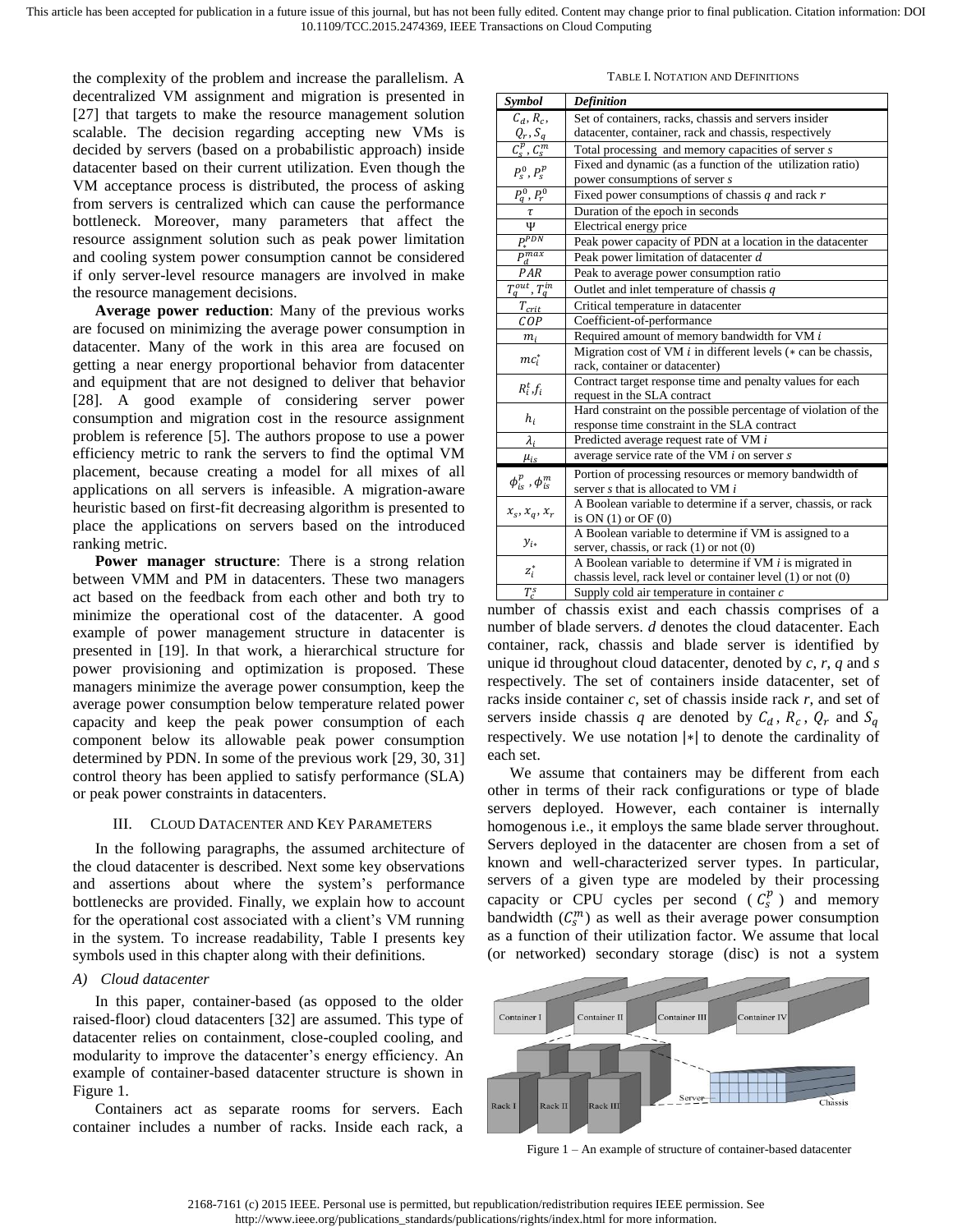bottleneck (although our model can easily be modified to consider this resource). The power consumption of a server is modeled as a fixed power consumption term  $(P_s^0)$  plus another variable power consumption term, which is linearly related to the utilization of the server (with slope of  $P_s^p$ ). Similar to servers, each chassis and each rack consume a fixed power if they are active. These power consumptions are denoted by  $P_q^0$ (accounting for the fans and power regulators inside each chassis) and  $P_r^0$  (accounting for fan, power regulators and networking gears inside rack).

A network of high-efficiency uninterruptable power supply (UPS) units is used to connect the power supplies (from utility companies or generated in datacenter's site) to the datacenter's PDN. Electric power is fed to the datacenter using a PDN, which is structured in a hierarchy similar to the one used to organize servers in the datacenter. As a result, each chassis, each rack, and each container have specified peak power capacities (cap). Ψ denotes the *electrical energy price* for the datacenter.

There are two different sources for power unavailability at some location in the datacenter: 1) PDN bottleneck and 2) limitation on the total provided power to the datacenter. The first problem is much more serious than the second one [20]. The peak power capacity of PDN at a location in the datacenter is shown by  $P_*^{PDN}$  where  $*$  denotes the whole datacenter, some container, some rack, or some chassis. The peak power limitation imposed by the UPS inadequacy, local electricity generation constraint, or limitation on the provided power by utility companies is shown by  $P_d^{max}$ . Determining the peak power consumption for a mix of applications in a server, chassis, rack, container or the whole datacenter is even more arduous. There are different studies focused on this issue to determine the power provisioning policy in a datacenter e.g. [20] and [22]. In this work, we assume that the peak power consumption at each granularity level of a datacenter can be estimated by multiplying the average power consumption and a factor related to the mix of running applications at that level. This factor can be large in case of homogenous workload mixes but it decreases if the heterogeneity of the workload in the mix goes up [20]. This factor can be calculated based on profiling and/or prediction methods, as suggested in [20]. We call this factor the *peak to average ratio*, (PAR). It is calculated for each level of granularity, ranging from chassis, rack, and container to datacenter.

Cooling in each container is accomplished in at least one of three of ways: overhead Cooling, in-row cooling, and circular in-row cooling [33]. A big portion of the total power consumed in a datacenter (up to 30% in older datacenters [34]) is related to cooling infrastructure. The cooling power consumption is non-linearly proportional to the total power usage in the container/datacenter. We assume that the air flows in different containers are isolated from each other and each container has its own CRAC unit. The temperature spatial granularity considered in this work is at the chassis level. Cold air is drawn to each chassis with temperature  $T_q^{in}$ and exits from the other side with temperature  $T_q^{out}$ .  $T_q^{in}$  is a function of the supply cold air temperature  $(T_c^s)$  of the container and recirculation of the heat from other chassis in that container. Similar to the work by Tang et al. [17], the

recirculation of heat can be described by a cross-interference matrix, which is shown by  $\boldsymbol{\phi} = [\phi_{ij}]_{N_c \times N_c}$  in which  $N_c$  is the number of chassis in container c. According to reference [17], the vector of input cold air temperatures  $(\vec{T}^{in})$  in a container can be calculated based on the following formula.

$$
\vec{T}^{in} = T_c^s + D\vec{P}_c, \, D = [(K - \phi^T K)^{-1} - K^{-1}] \tag{1}
$$

<span id="page-3-0"></span>where  $\vec{P}_c$  vector denotes power consumption of chassis in container c, and **K** is an  $N_c \times N_c$  diagonal matrix whose entries are thermodynamic constants of different chassis. The cooling manager in datacenter makes sure that  $T_q^{in}$  for each chassis is less than a pre-specified critical temperature  $(T_{crit})$ . Note that, supply cold air temperature is determined based on this constraint. *Coefficient of performance* (COP), which determines the efficiency of the cooling system, is a monotonically decreasing function of of  $T_c^s$ . Due to high efficiency of transmission and conversion efficiency in PDN of today's datacenters, we consider  $1 + 1/COP(T_c^s)$  to represent the power usage effectiveness for each container. The proposed algorithm assumes a general COP function but for simulation environment we used the derived function in reference [17].

## *B) Virtual machine characteristics*

In this work, we consider virtualized datacenters. Each client of the cloud system owns a VM that typically runs one or more applications. Each VM is identified by a unique identifier, represented by index *i*.

Different resources in servers such as the processing cores, memory, communication bandwidth, and secondary storage can be allocated between assigned VMs by a fixed or roundrobin scheduling policy. The amount of allocated resource to a VM is a function of the VM type and the client's SLA contract. In this work, we consider the processing unit and memory bandwidth to have fixed allocation policy.  $\phi_{is}^p$ denotes the portion of the processing capacity of server *s* that is allocated to VM  $i$ . The amount of memory allocated to a VM does not significantly affect performance of the VM under different workloads as long as it is no less than a specified value [35]. Hence, we assign a fixed amount of memory  $(m_i)$  to the  $i^{th}$  client's VM on any server that the VM is assigned to.

Migrating a VM between two servers causes a downtime in the client's application. Duration of the downtime is related to the migration technique used in the datacenter and the communication distance between the source and destination of the move. We assume that there is a defined cost in SLA contracts for these short but infrequent service outages based on the length of the downtime.  $mc_i^*$  denotes the part of the migration cost of the VM  $i$  related to the level of the migration where ∗ can be chassis, rack, container or datacenter. For example, the cost of migrating VM  $i$  from one rack to another rack inside one container can be calculated as  $mc_i^Q + mc_i^R$ .

In this work we focus on response time-sensitive applications. Clients in a cloud system have specific SLAs with the cloud provider. SLA sets a target performance for the client's instances of the application runs and requires that the cloud service provider meet that target response time  $(R_i^t)$  for no less than a certain percentage of the runs  $(1 - h_i)$ , e.g.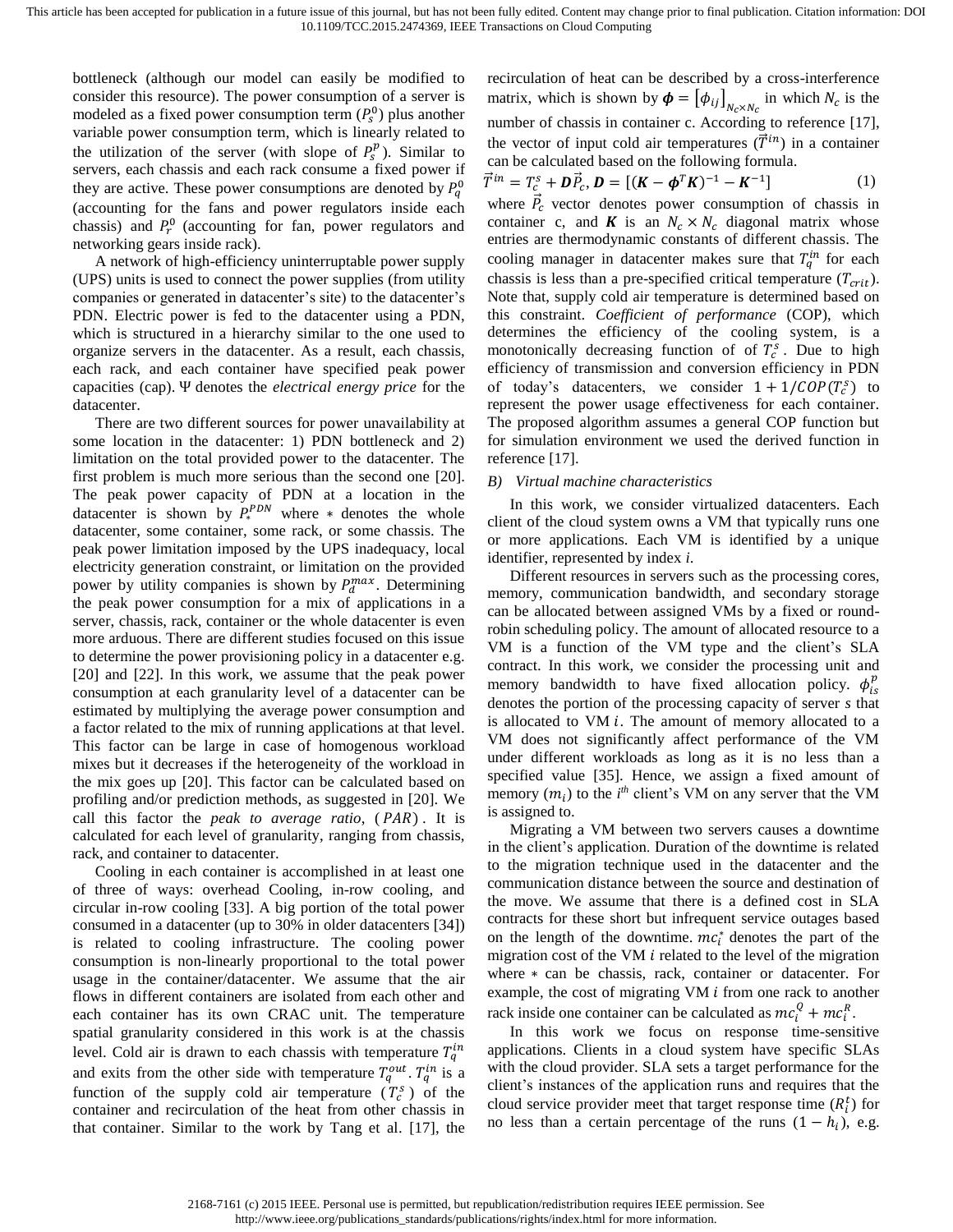95%. Furthermore, the service provider has to pay a penalty  $(f_i)$  for any application run that violates its performance target.

To estimate response time of an application, a performance model must be considered. To model the response time, we assume that the inter-arrival times of the requests for each application follow an exponential distribution function similar to the inter-arrival times of the requests in the e-commerce applications [10]. To calculate the resource requirements, the average inter-arrival rate  $(\lambda_i)$  of the requests for each client in each time window is predicted for the optimization procedures.

A *multiclass single-server* (MCSS) *queue* exists in servers that provide service to more than one VM. We consider *generalized processor sharing* (GPS) model at each queue; The GPS model approximates the scheduling policy used by most operating systems, e.g., weighted fair queuing and the CPU time sharing of Linux. Using this scheduling policy, MCSS queue can be replaced by multiple single-server queues. Note that the processing capacity of server *s* allocated to VM *i* is calculated as  $C_s^p \phi_{is}^p$ . Furthermore, it is assumed that client service times follow an exponential distribution. Let  $\mu_{is}$ denote the average service rate of the VM *i* on server *s* when it has a unit of the server's processing capacity. Now then, the response time  $(R_i)$  of a VM follows an exponential distribution function with a mean value, which is calculated as follows:

$$
\bar{R}_{is} = \frac{1}{C_s^p \phi_{is} \mu_{is} - \lambda_i} \tag{2}
$$

We assume that  $\mu_{is}$  for all servers of the same type are equal. To determine  $\mu_{is}$ , we consider an offline profiling mechanism which collects service rates for different types of VMs running on different types of servers. These values indeed capture the compatibility of certain client types to certain server types.

Considering these models for request arrival and service rate, SLA-related response time constraint for each VM (i.e.  $prob\{R_i > R_i^t\} < h_i)$  can be expressed as follows:

$$
e^{-(c_s^p \phi_{is}^p \mu_{is} - \lambda_i)R_i^t} \le h_i \Rightarrow \phi_{is}^p \ge (\lambda_i - \ln h_i / R_i^t) / \mu_{is} C_s^p \tag{3}
$$

In addition to parameters for the cloud system and clients, there is only one decision parameter:  $\phi_{is}^{p}$ . This parameter determines which server is chosen for VM  $i$  and how much of the processing resource is allocated to that VM. In order to simplify the resource management problem formulation and make it more understandable, we use a few more parameters as follows.  $\phi_{is}^{m}$  denotes the amount of memory bandwidth allocated to the VM in server  $s$ ;  $x_s$  is a Boolean variable that determines whether the server is on or off;  $y_{is}$  signifies whether VM *i* is assigned to server *s* or not; and  $z_i^Q$ determines if VM  $i$  is migrated in chassis level or not. As shown in the next section, these parameters can be derived from  $\phi_{is}^p$ . Chassis, rack, container, and datacenter level version of  $x_s$ ,  $y_{is}$ , and  $z_i^Q$  are also used in the problem formulation. In VMM problem,  $T_c^s$  is also a derived parameter that satisfies the temperature constraint of the container based on the VM assignment solution.

## <span id="page-4-0"></span>IV. CLOUD DATACENTER VM MANAGEMENT PROBLEM

The VM management problem in cloud systems is the key to determining the operational cost and the quality of service.

Considering a set of clients with SLAs with the cloud provider, the VM management problem in a cloud system can be described as the problem of assigning VMs to servers and allocating resources to them to minimize the total operation cost of the cloud and the SLA violation penalties subject to performance and resource availability constraints. The biggest part of the operation cost of a datacenter is the electrical energy cost, which must be paid to the utility companies providing the electricity. To minimize the power consumption in each datacenter, the number of active or idle servers should be reduced and at the same time, the power consumption of the active servers should be balanced as much as possible in order to reduce the cooling system's power consumption.

Notice that from the VM management solution, an expected quality of service (QoS) provided to each client is calculated. Based on this QoS, expected SLA violation penalties for all clients can be computed. The other type of penalty that should be paid to the customers is the result of VM migration between different servers, which can result in service outage for a short period of time.

Various resource managers in cloud datacenters perform their jobs by interacting with each other. The VMM performs the resource management interacting with the PM and the CM. The PM reduces the power consumption in the system and uses control-theoretic solutions to ensure that the peak power of each component remains below the given peak power capacity. The CM reduces the cooling system power consumption subject to keeping the temperature below a critical threshold at every location inside datacenter. The focus of this work is VMM that considers constraints from PM and CM and optimizes the operational cost of the data center.

The common approach used in VMM is to perform optimization periodically (such a period is called *epoch* with duration  $\tau$ ) and modify the solution during each epoch in case of SLA, peak power or temperature emergencies or dramatic workload changes. These processes are called periodic and reactive optimizations, respectively. In periodic optimization, prediction of workload for each VM in addition to VMs' expected behavior upon assignment to different types of servers is used to determine the VM assignment and resource allocation solution.

To assign VMs to datacenters in a multi-datacenter cloud system, the whole application run-time, which can last for multiple decision epochs, should be considered. Therefore, the cloud manager needs to consider the workload trend for each client as well as the energy price during the day in order to decide how to assign VMs to datacenters in a multi-datacenter cloud system. These decisions are usually made based on cloud service provider's policy that aims to achieve some kind of geographical load balancing [36]. In this work we focus on the VMM problem in one cloud datacenter, considering only the resource assignment solution in the previous epoch to minimize the operational cost for the current epoch. Resource assignment parameters related to the previous epoch are marked with superscript  $\gamma$ . Periodic VM management problem can be formulated as follows: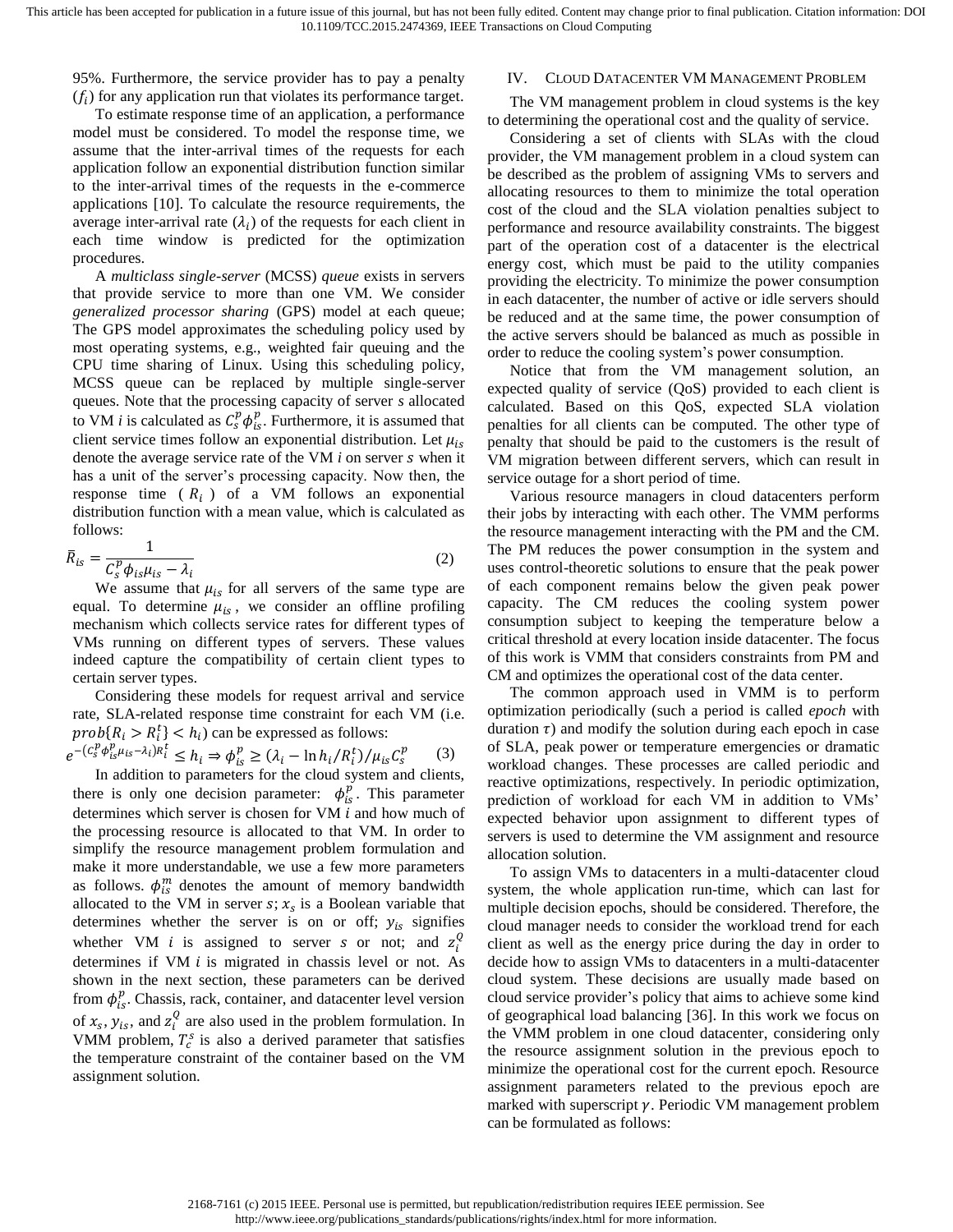This article has been accepted for publication in a future issue of this journal, but has not been fully edited. Content may change prior to final publication. Citation information: DOI 10.1109/TCC.2015.2474369, IEEE Transactions on Cloud Computing

$$
Min \ \tau \Psi \sum_{c \in C_d} P_c + \sum_i f_i \tau \lambda_i \sum_s y_{is} e^{-(C_s^p \phi_{is}^p \mu_{is} - \lambda_i) R_i^t} + \sum_i \sum_{*\in \{Q, R, C, D\}}
$$

subject to:

$$
x_{s} \ge \sum_{i} \phi_{is}^{p}, \quad x_{q} \ge \frac{\sum_{s \in S_{q}} x_{s}}{|s_{q}|}, \quad x_{r} \ge \frac{\sum_{q \in Q_{r}} x_{q}}{|q_{r}|}, \quad x_{*} \in \{0, 1\}
$$
(4)

$$
\begin{aligned}\n\phi_s^p &= \sum_i \phi_{is}^p, \ \phi_s^m = \sum_i \phi_{is}^m, \ 0 \le \phi_s^* \le 1 & (5) \\
\phi_{is}^p &\ge y_{is} \left(\lambda_i - \ln h_i / R_i^t\right) / \mu_{is} C_s^p, \ \phi_{is}^m \ge y_{is} m_i / C_s^m & (6)\n\end{aligned}
$$

$$
\begin{cases}\ny_{is} \ge \phi_{is}^p, \sum_s y_{is} = 1 \\
y_{iq} = \sum_{s \in S_q} y_{is} , y_{ir} = \sum_{q \in Q_r} y_{iq}\n\end{cases} \tag{7}
$$

$$
\begin{cases}\n y_{ic} = \sum_{r \in R_c} y_{ir}, y_{i*} \in \{0, 1\} \\
 y_{ic} = \sum_{r \in R_c} y_{ir}, y_{i*} \in \{0, 1\}\n\end{cases}
$$

$$
\begin{cases} z_i^Q = \sum_q \sum_{s \in S_q} (y_{is} - y_{is}^{\gamma})^+, z_i^R = \sum_r \sum_{q \in Q_r} (y_{iq} - y_{iq}^{\gamma})^+ \\ -c = \sum_{r \in S_r} \sum_{s \in S_r} (y_{is} - y_{is}^{\gamma})^+ - P = \sum_{r \in S_r} \sum_{s \in S_r} (y_{is} - y_{is}^{\gamma})^+ \end{cases} (8)
$$

$$
\left(z_{i}^{C} = \sum_{c} \sum_{r \in R_{c}} (y_{ir} - y_{ir}^{V})^{+}, z_{i}^{D} = \sum_{d} \sum_{c \in C_{d}} (y_{ic} - y_{ic}^{V})^{+} \right)
$$
\n
$$
\begin{cases}\nP_{q} = P_{q}^{0} x_{q} + \sum_{s \in S_{q}} x_{s} (P_{s}^{0} + P_{s}^{P} \phi_{s}^{P}) \leq \frac{P_{q}^{PDN}}{PAR_{q}} \\
P_{r} = P_{r}^{0} x_{r} + \sum_{q \in Q_{r}} P_{q} \leq \frac{P_{r}^{PDN}}{PAR_{r}} \\
P_{c} = \left(1 + \frac{1}{COP(T_{c}^{S})}\right) \sum_{r \in R_{c}} P_{r} \leq \frac{P_{c}^{PDN}}{PAR_{c}} \\
\sum_{c \in C_{d}} P_{c} \leq \min(\frac{P_{q}^{PDN}}{PAR_{d}}, \frac{P_{q}^{max}}{PAR_{d}}) \\
T_{q}^{in} \leq T_{crit}\n\end{cases} \tag{9}
$$

where  $(A)^+$  captures the maximum value between A and 0.

There are three main terms in the objective function: (i) IT and cooling energy cost, (ii) SLA violation penalty, and, (iii) SLA penalties related to service outage caused by VM migration.

Constraint [\(4\)](#page-5-0) determines whether or not the server, chassis or rack is active. Constraint [\(5\)](#page-5-1) determines the utilization of each server and forces them to be less than one. Constraint [\(6\)](#page-5-2) determines the lower bound on the processing and memory bandwidth share of a VM from their host machine based on SLA constraint. Constraint [\(7\)](#page-5-3) determines the assignment parameters (assignment of a VM to a server, chassis, rack and container). Although the assignment parameter for chassis to container can be determined directly from the assignment parameter for servers, these parameters are derived to be used in constraint [\(8\)](#page-5-4) to capture the VM migration cost. Results of these constraints are  $z_i^*$  parameters that determine whether or not a VM is migrated in chassis level, rack level or container level. Constraint [\(9\)](#page-5-5) calculates the average power consumption of the chassis, rack, container and datacenter and limits the corresponding power consumption to be less than the power provisioning capacity in PDN. This constraint also limits the peak power consumption of the datacenter to the maximum provided power. Constraint [\(10\)](#page-5-6) forces the inlet temperature of each chassis to be lower than the critical temperature.  $T_q^{in}$  is a function of  $\vec{P}_c$  that can be calculated from [\(9\).](#page-5-5)

Periodic resource management problem is a mixed-integer non-linear programming problem. By some simplification, bin-packing problem and generalized assignment problem can be reduced to this problem. So, this problem is an NP-hard problem.

In this work, VMM utilizes the constraints and objectives in CM and PM in order to come up with a VM assignment and resource allocation that optimizes the true energy cost in the system and satisfies the SLA, peak-power and temperature constraints. This consideration also results in smaller number of VM migration due to resource limitations. Ignoring the peak-power constraints and cooling power consumption and temperature constraints can lead to inefficient use of resources and instability in creating a feasible solution by VMM.

<span id="page-5-4"></span><span id="page-5-3"></span><span id="page-5-2"></span><span id="page-5-1"></span><span id="page-5-0"></span>A set of hierarchical and decentralized decision makers fit the distributed nature of resources in cloud systems. Hierarchical structures for power management and reactive management have been proposed in the previous work, c.f. [19] and [26]. Moreover, a centralized manager can cause reliability (single point of failure) and scalability issues. The big number of servers and VMs in large datacenters emphasizes scalability as one of the most important factors in designing resource managers. In addition to big scale of the problem, the number of performance counters and power and temperature measurement signals from different parts of a datacenter is huge and aggregating this amount of data in a centralized manager may result in low performance and large overhead. Finally, there are certain management functions (e.g., doing VM migration in case of power or temperature emergencies) that are best handled by local managers.

<span id="page-5-6"></span><span id="page-5-5"></span>In this work, we present hierarchical resource management (HRM for short) solution in a cloud system. A figurative architecture for this manager is shown in [Figure 2.](#page-5-7) This hierarchy includes a cloud manager, datacenter managers, container managers, rack managers and chassis managers. The hierarchical managers collectively try to solve a constrained optimization problem with cooperation. This cooperation involves exchanging requests of resource assignment, or VM migration between resource managers in different levels. In each level of the hierarchy, VMM receives feedback from power and temperature sensors and PM and CM in that level for periodic and reactive resource management decisions.



<span id="page-5-7"></span>In the proposed management architecture, periodic optimization is done by:

- 1- Adjusting resource allocation to active VMs
- 2- Assigning new VMs to servers
- 3- Performing local search to improve the initial solution

An abstract pseudo code for this periodic resource management is presented in Algorithm 1. To assign new VMs to servers, the status of previous VM assignment solution after proper modification is used. Instead of assigning VMs directly to servers, each resource manager distributes the VMs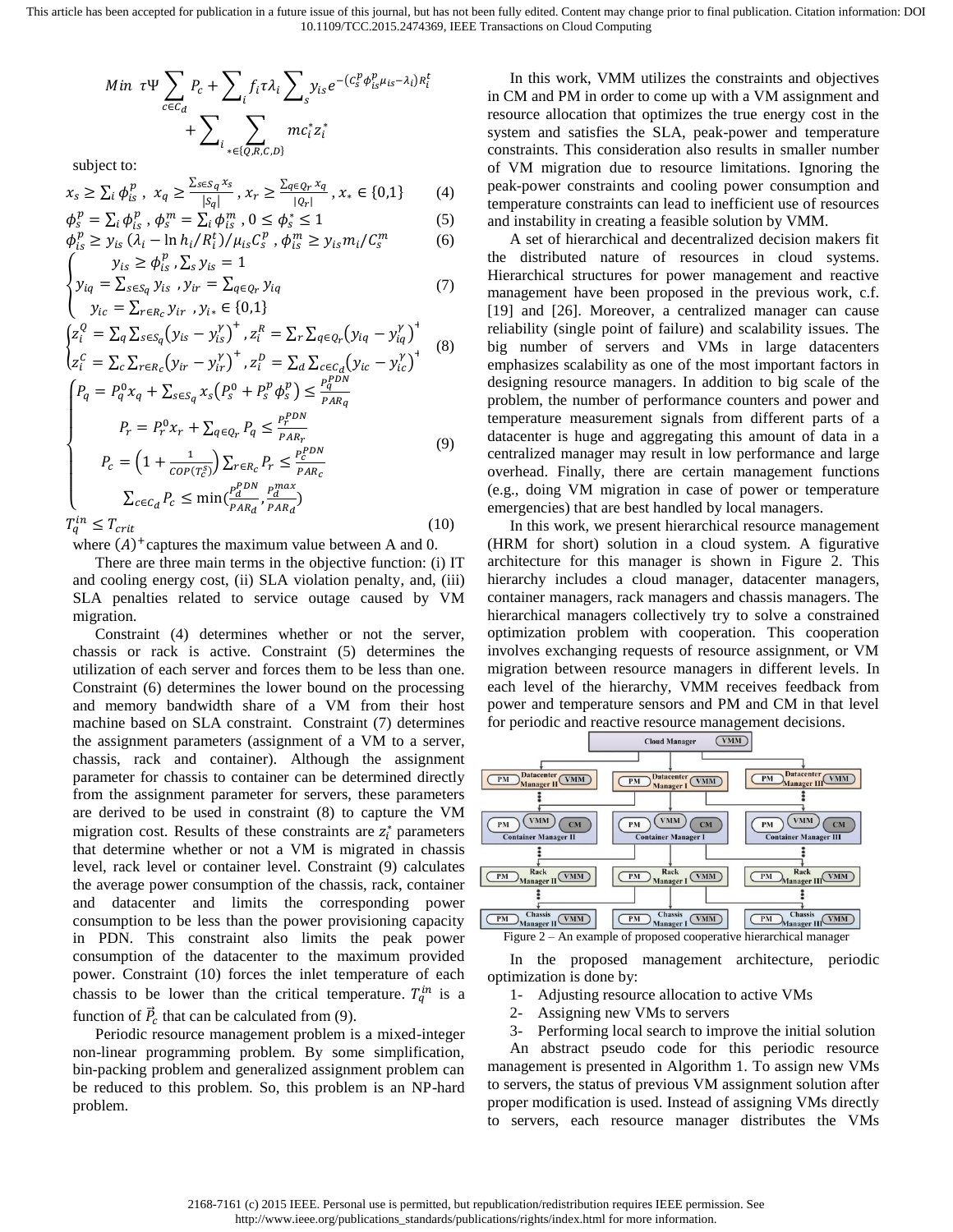between its lower level resource managers and this process continues until the chassis manager assigns VMs to servers. In each resource manager, distribution of new VMs between lower-level resource managers is performed based on resource availability, peak power capacity, temperature distribution, and COP of the lower level resource managers. Due to constructiveness of this approach, a bottom-up local search procedure is used to modify the solution after assigning every VM to a server. In local search step, priority of performing a VM movement is set based on its effectiveness in reducing the operational cost of the datacenter.

- **Inputs:** set of new VMs and old active VMs
- **Outputs:** Initial VM Assignment and resource allocation for the next epoch
- 1 Find the best avg. workload to be used in resource manager for each VM
- 2 //*Current VM assignment*<br>3 Update  $\phi_i^p$  for currently a
- 3 Update  $\phi_{is}^p$  for currently assigned VMs; Report *i* to chassis if not possible
- 4 **While (**There is a VM from current set of VMs not assigned**)**
- 5 Assign reported VMs; report it to higher level manager if not possible
- 6 //*New VM assignment*
- 7 Determine  $y_{ic}$  for all VMs in Ranking solution in datacenter level **Fork** ( $c \in C_d$ )
- 8 **Fork**  $(c \in C_d)$ <br>9 Determine *y*.
- Determine  $y_{ir}$  Ranking solution in container level
- 10 **Fork**  $(r \in R_c)$
- 11 Determine  $y_{iq}$  Ranking solution in rack level
- 12 **Fork**  $(q \in Q_r)$

13 Determine  $y_{is}$  – Ranking solution in chassis level

- 14 **Join**
- 15 **Join**
- 16 **Join**
- 17 **//***Local optimization*
- 18 **Fork** ( $c \in C_d$ )
- 19 **Fork**  $(r \in R_c)$
- 20 **Fork**  $(q \in Q_r)$
- 21 Move VMs with  $y_{iq} = 1$  if it decreases the objective function<br>22 Report a limited set of VMs with biggest move/migration ince
- Report a limited set of VMs with biggest move/migration incentive 23 **Join**
- Move the nominated VMs if it decreases the objective function
- 25 Report a limited set of VMs with biggest move/migration incentive<br>26 Join
- 26 **Join**
- 27 Move the nominated VMs if it decreases the objective function
- 28 Report a limited set of VMs with biggest move/migration incentive 29 **Join**
- 
- 30 Move the nominated VMs if it decreases the objective function
- 31 Report a limited set of VMs with biggest move/migration incentive
- 32 **End**

Note that, the size of the problem tackled by each resource manager is much smaller than original resource assignment problem. Moreover, the assignment or local optimization in all resource managers that do not interact with each other can be executed in parallel. These two factors reduce the time complexity of the periodic optimization solution drastically. This means that this hierarchical solution makes the optimization solution more scalable without sacrificing the performance of the solution.

In case of peak power or temperature emergency, reactive optimization procedure is performed. Similar to the periodic optimization procedure, the proposed reactive optimization solution is performed in a hierarchal manner to avoid long decision making time.

VM assignment and local optimization steps in periodic optimization and reactive optimization algorithms are

presented in the following sections. Some of the details, formulation and algorithms specially related to local search and reactive optimization approach are omitted due to space limitations. More details regarding HRM solution can be found on chapter 3 of reference [37].

### V. PERIODIC OPTIMIZATION: VM ASSIGNMNET

<span id="page-6-0"></span>The objective in the periodic optimization is to assign new VMs and re-assign active VMs to servers based on their expected workload in the next epoch so as to minimize the summation of total energy cost, the expected SLA violation penalty, and migration cost subject to resource, power and temperature constraints. The solution is strongly dependent on the existing server assignments for active VMs.

In this section, the important aspects of periodic VM assignment solution are presented:

- Abstraction of VM workload prediction to avoid under-provisioning and over-provisioning
- Finding a feasible solution for active VMs by modifying the prediction and resource allocation solution and minimal VM migration
- Abstraction of resources on each level of hierarchy for resource assignment solution for new VMs
- Important factors and resource management problem in each level of resource management hierarchy

#### *A) VM workload prediction*

In order to start periodic optimization, workload associated with the active and incoming VMs needs to be predicted for the next epoch. We assume that the probability distribution function of  $\lambda_i$  (PDF( $\lambda_i$ )) for VM *i* in the next epoch can be predicted based on the current workload and the workload history. To account for SLA violation penalty and VM migration cost, the predicted workload  $(\hat{\lambda}_l)$  can be different from the expected workload  $(\overline{\lambda}_i = \int \lambda_i PDF(\lambda_i))$ . In case of a large SLA violation penalty or VM migration cost, overprovisioning  $(\hat{\lambda}_i > \overline{\lambda}_i)$  becomes useful. In contrast, in case of small SLA violation penalty or VM migration cost, underprovisioning  $(\widehat{\lambda}_l < \overline{\lambda}_l)$  may result in total cost reduction.

If  $\hat{\lambda}_i$  is used in the assignment problem, the probability of VM migration with the assumption that the selected server doesn't have any un-reserved resources can be found from the cumulative distribution function ( $CDF(\hat{\lambda}_l)$ ). In case of migration event, cloud provider needs to pay the SLA downtime penalty in addition to the energy cost and SLA violation penalty. In order to find the best  $\hat{\lambda}_l$ , we assume that the maximum tolerable  $\lambda_i$  based on the SLA contract  $(\lambda_i^{max})$  is used to determine the resource allocation and cost of assignment in the event of VM migration to avoid another migration in the near future.

Summation of the energy cost and expected SLA violation penalty related to VM  $i$  is a function of the VM assignment and parameter  $\lambda_i$  used in that process. We define function  $C(\lambda_i)$ , which shows the minimum energy cost plus SLA violation penalty of assigning VM  $i$  to a server. To find the minimum value for the energy cost and expected SLA violation penalty for VM  $i$ , we use the maximum COP possible in datacenter and find the best  $\phi_{is}^p$  for different types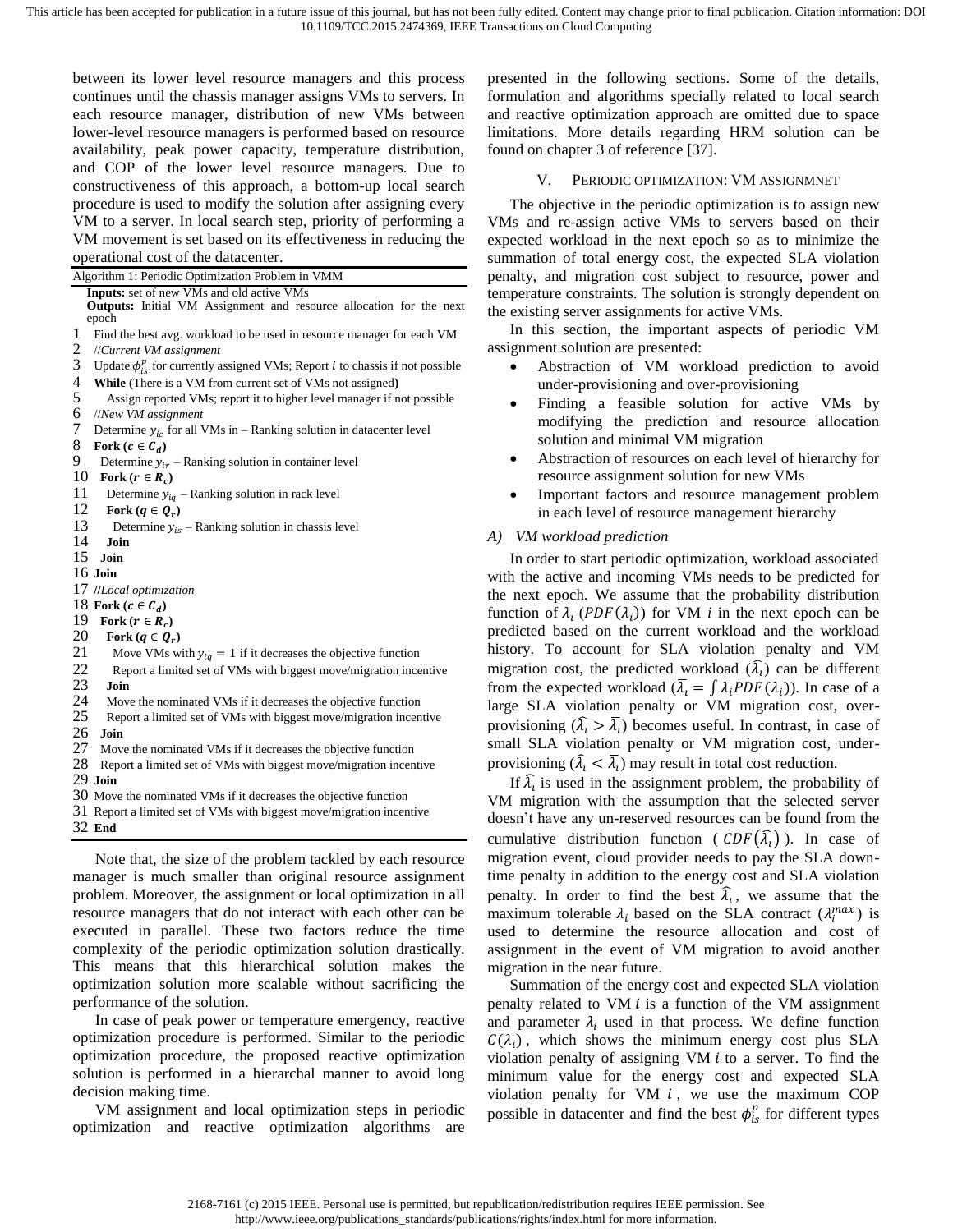<span id="page-7-0"></span> $(11)$ 

of servers assuming they have energy proportional behavior  $(P_s^0 = 0$  and  $P_s^p = P_s^p + P_s^0$ ). Note that in the mentioned scenario, finding  $\phi_{is}^{p}$  to minimize energy cost and expected SLA violation penalty is a convex optimization problem that has a closed-form solution. The minimum energy cost and expected SLA violation penalty considering different types of servers creates  $C(\lambda_i)$  function.

The predicted  $\lambda_i$  is the value that minimizes the expected cost in the next decision epoch:

$$
\widehat{\lambda}_i = \operatorname*{argmin}_{\lambda_i} CDF(\lambda_i)C(\lambda_i)
$$

$$
+\big(1-CDF(\lambda_i)\big)\big(\overline{mc_i}+C(\lambda_i^{\max})\big) \hspace{1cm} (11)
$$

where  $\overline{mc_i}$  is the average migration cost for the VM in datacenter.

This optimization problem tries to find the best balance between energy cost, SLA penalty cost, and expected VM migration cost. If the optimal  $\lambda_i$  is shown by  $\hat{\lambda}_i$ , it can be seen that under-provisioning  $(\lambda_i < \hat{\lambda}_i)$  results in lower operational cost but increase the probability of VM migration because  $CDF(\lambda_i) < CDF(\hat{\lambda_i})$ . In contrast, over-provisioning  $(\lambda_i > \hat{\lambda_i})$ decreases the probability of VM migration but it results in higher operational cost and lower SLA violation penalty.

Consider two VMs  $(i \text{ and } i')$  with the same steady characteristics and SLA contracts but different workload characteristics with the same expected average  $\overline{\lambda}_i$ . If PDF of  $\lambda_i$ has a longer tail compared to the one for  $\lambda_{i'}$ , it can be shown that  $\hat{\lambda}_i \geq \hat{\lambda}_{i'}$ . This is due to the fact that the CDF function for VM *i* is smaller than that for VM  $i'$  for the same  $\lambda$ . This in turn increases the optimum point for the function in [\(11\)](#page-7-0) for VM  $i$  compared to VM  $i'$  to reduce the probability of VM migration.

Note that CDF and  $C(\lambda_i)$  are monotonically increasing functions between 0 and  $\lambda_{max}$ .  $\hat{\lambda}_t$  can be found between possible  $\lambda_i$  that makes the gradient of the expected cost function in [\(11\)](#page-7-0) equal to zero. The effect of over and under provisioning for the assignment problem is studied in the experimental results section.

#### *B) Finding a feasible solution for active VMs*

After finding the workload prediction for all VMs, active VMs in the previous epoch can be divided into three groups:

- 1) VMs that will not be active the next epoch
- 2) VMs with expected lighter workload in the next epoch
- 3) VMs with expected heavier workload in the next epoch

Allocated resources to VMs in the first category can be released. Next, resource allocation parameter  $(\phi_{is}^{p})$  for VMs with lighter workload is updated. Finally, the resource allocation parameter for VMs with heavier workload is also determined based on their current assignment although the resource requirements for some of these VMs may violate the resource constraints. Such VMs have to be migrated to different servers with more available resources.

To create an initial solution for new VM assignments problem, we use a greedy technique for these VM migrations. For this purpose, each chassis manager examines the available servers in the chassis to find a new host for the target VM. If this manager cannot find any server satisfying the VM resource requirement, it asks the parent rack manager to look for a server to host that VM and this process continues until a

high-level resource manager can find a server to host the VM in question. Note that, the generated initial solution will be improved by local search after assigning every new VM to a server.

## *C) Resource management problem in each level of hierarchy*

After finding an initial assignment solution for active VMs, each manager reports its current state to its (higherlevel) parent resource manager. For this purpose, the chassis manager obtains the current status of all of its servers. A compacted form of this information is reported to its rack manager to model the chassis. Similarly the container manager, the datacenter manager and cloud manager can use an appropriate abstraction of the gathered information by their lower-level managers to model them in their resource management problem. In each resource manager, the lowerlevel entities are abstracted by one or a few servers plus the peak-power and cooling-related power consumption constraint. The assignment problem in each resource manager hierarchy can be formulated similar to the following assignment problem in datacenter-level resource manager:

Min 
$$
\tau \Psi \sum_{c \in C_d} P_c + \sum_i f_i \tau \lambda_i \sum_{c \in C_d} y_{ic} e^{-(C_s^p \phi_{ic}^p \mu_{is} - \lambda_i) R_i^t}
$$

subject to resource availability and:

$$
P_c = \left(1 + \frac{1}{\text{COP}(T_c^S)}\right) \left(P_c^{\gamma} + \sum_i \phi_{ic}^p P U R_c\right) \tag{12}
$$

$$
\sum_{c} y_{ic} = 1, y_{ic} \in \{0, 1\}
$$
\n
$$
A^{p} > y_{i} \quad (1 \quad \text{ln } \mathbf{h}^{c}/P^{c}) / y_{i} \quad C^{p} \quad A^{m} > \frac{y_{ic} m_{i}}{A^{*}} \quad A^{*} < 1 \quad (14)
$$

$$
\phi_{ic}^p \ge y_{ic} \left(\lambda_i - \ln h_i^c / R_i^c\right) / \mu_{is} C_s^p, \phi_{ic}^m \ge \frac{y_{ic} m_i}{c_s^m}, \phi_{ic}^* \le 1 \quad (14)
$$
\n
$$
P_c \le P_c^{PDN} / PAR_c \tag{15}
$$

$$
\sum_{i} \Phi_{ic}^{P} P U R_{c} \Delta S_{c} / \Delta P_{c} \le S_{c}
$$
\n(16)

$$
\sum_{c \in C_d} P_c < P_d^{\max} / P A R_d \tag{17}
$$

<span id="page-7-1"></span>where parameter  $PUR_c$  denotes the estimated Power consumption to Utilization Ratio value for servers inside container  $c$ , parameter  $S_c$  denotes the total temperature slack (summation of  $T_{crit} - T_q^{in}$  for all chassis inside the container), and,  $\Delta S_c/\Delta P_c$  denotes the sensitivity of the temperature slack to the power increase in the container. Moreover, constraint [\(16\)](#page-7-1) determines a varying temperature-related power cap on the additional power consumption in each container. Decision parameter in this problem is  $\phi_{ic}^p$ , which determines the VM to container assignment solution  $(y_{ic})$ .

PUR parameter reflects the power consumption per unit of utilization in each server. The PUR parameter is defined to capture the energy non-proportional behavior in IT infrastructure and account for the fixed power consumptions of the server, chassis and rack. PUR parameter for server *s* is shown in equation [\(18\).](#page-7-2)

<span id="page-7-2"></span>
$$
PUR_s = P_s^p + w_s P_s^0 + w_q P_q^0 / |S_q| + w_r P_r^0 / |Q_r| / |S_q|
$$
 (18)  
where  $w_*$  are weighting parameters that are greater than 1.

For active servers,  $w_*$  parameters are set to 1. In case of inactive server, chassis, or rack,  $w_s$ ,  $w_q$ , and  $w_r$  parameters are set to the inverse of the expected utilization factor of server type, chassis, or rack. For example, if expected utilization ratio of a server type is 50%,  $w_s$  will be set to 2. This means that  $P_s^0$ is accounted with a multiplicand of two for each unit of utilization in an inactive server with expected utilization of 50%.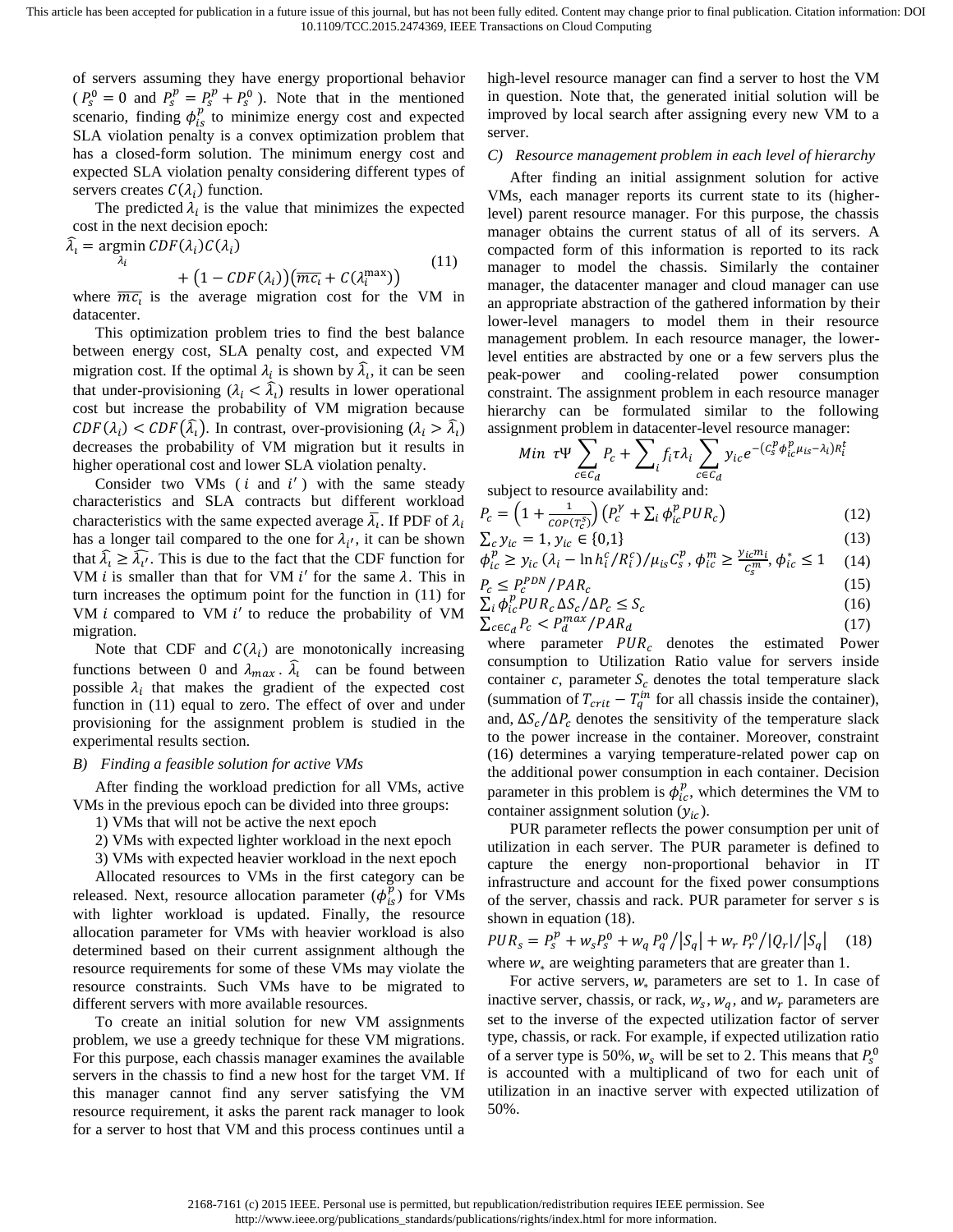Using PUR parameter gives priority to assigning VMs to active servers/chassis/rack instead of turning on a new entity. This is because active servers/chassis/racks will have low PUR values compared to inactive ones (which must activated to service the VM). This will result in mo consolidation at the server, chassis, and rack levels. For ea level of hierarchy, the weighted average PUR value of serve inside the entity is used as effective PUR value of the who entity. Weighting is based on the remaining resource in each server dampened by the amount of remaining peak power f each entity.

Sensitivity of the temperature slack to the power increases in each chassis can be calculated using equation  $(1)$ . Rack and container version of this parameter can be defined as weighted average of the same parameter in their covered chassis. For instance, sensitivity of the temperature slack the power increase in a container can be defined as follows:

$$
\Delta S_c / \Delta P_c = \frac{\sum_{r \in R_c} \sum_{q \in Q_r} \Delta S_c / \Delta P_q (P_q^{PDN} - P_q)}{\sum_{r \in R_c} \sum_{q \in Q_r} (P_q^{PDN} - P_q)}
$$
(19)

Finding the allocation parameter that results in minimum cost value for assigning a VM to a container is a conve optimization problem. To find this value, we need to find th derivative of the cost elements for this assignment. Th derivative with respect to  $\phi_{ic}^p$  has three elements related to the energy cost of the VM  $(\tau \Psi(1 + 1/COP(T_c^s))PUR_c)$ , SLA penalty, and a term to capture the effect of this assignment on the cooling power consumption as shown in [\(20\).](#page-8-1)

$$
\frac{\partial P_c^{cooling}}{\partial \phi_{ic}^p} \cong \tau \Psi \phi_{ic}^p P_c \frac{\partial \text{COP}(T_c^S)/\partial T_c^S}{\left(1 + \text{COP}(T_c^S)\right)^2} \frac{\partial T_c^S}{\partial S_c} \frac{\partial S_c}{\partial P_c} P U R_c \tag{20}
$$

Note that  $|\frac{\partial T_c^s}{\partial S_c}|$  is the inverse of the number of chassis in the container.

Solving the mentioned convex optimization problem results in finding the expected cost of assigning each VM to each container.

To solve the assignment problem based on the expected cost of assigning each VM to each container, we use a novel ranking metric. Precisely, the ranking metric for each VM, which attempts to capture the urgency of assigning the VM to the best available container for it, is calculated by subtracting the expected cost of the VM assignment to the best container (minimum cost) from the expected cost of assigning VM to the second best container. VMs are subsequently ranked based on this metric and assigned to containers with minimum assignment cost until one of the resources (CPU cycles, memory bandwidth, peak power, temperature related power cap) in one container is exhausted.

If the temperature related power cap of a container becomes zero,  $T_c^s$  is decreased and ranking parameters are updated and the container is kept as one with some extra capacity to be utilized. This process continues until all VMs are assigned to a container or resources in the datacenter are completely exhausted. In the latter case, the remaining VMs are reported to the cloud manager for re-assignment. This approach results in balanced resource utilization to reduce the power consumption with focus on *COP*, server energy efficiency and VM to server compatibility. Moreover, using PUR parameter results in giving priority in assigning VMs to containers with more active servers compared to the ones with

more inactive servers. The pseudo code for this assignment solution for datacenter manager is presented in Algorithm 2.

| Algorithm 2: Resource Assignment Solution |
|-------------------------------------------|
|-------------------------------------------|

|    | Algorithm 2: Resource Assignment Solution<br>Inputs: set of VMs to be assigned   |
|----|----------------------------------------------------------------------------------|
|    | <b>Outputs:</b> VM Assignment to Containers                                      |
| T  | <b>Foreach VM</b>                                                                |
| 2  | Foreach $c \in C_d$                                                              |
| 3  | Calculate $\hat{\phi}_{ic}^{p}$ to min the cost by resource constraint           |
| 4  | Calculate Cost <sub>ic</sub> based on $\hat{\phi}_{ic}^{p}$                      |
| 5  | End                                                                              |
| 6  | $c_1$ = argmin <sub>c</sub> Cost <sub>ic</sub>                                   |
| 7  | $c_2 = \text{argmin}_{c \neq c_1} Cost_{ic}$                                     |
| 8  | $dC_i = Cost_{ic_2} - Cost_{ic_1}$                                               |
| 9  | End                                                                              |
|    | 10 While (set of VMs is not empty)                                               |
| 11 | $i = \argmax_i dC_i$                                                             |
| 12 | Assign VM and subtract $\hat{\phi}_{i\sigma}^p$ from available resources         |
| 13 | If $(T_c^s$ -related constraint limit is reached)                                |
| 14 | Reduce $T_c^s$ and calculate new $S_c$                                           |
| 15 | If (peak power or server resource constraint limit is reached)                   |
| 16 | Remove c from set of available containers                                        |
| 17 | Update $Cost_{ic}$ and $dC_i$ for the rest of VMs if constraint limit is reached |
| 18 | Remove <i>i</i> from set of VMs                                                  |
|    | 19 End                                                                           |
|    | $\cdot$                                                                          |
|    |                                                                                  |

<span id="page-8-1"></span>A similar ranking metric and resource assignment solution is applicable in container, rack, chassis-level resource managers. Going to lower-level resource managers reduces the number of VMs to be assigned and increase the opportunity to model each entity with more than one PUR values (e.g., one for active servers and one for inactive servers) in order to increase the quality of the initial solution by giving priority to assigning VMs to active servers instead of increasing the number of active servers.

#### <span id="page-8-0"></span>VI. PERIODIC OPTIMIZATION: LOCAL SEARCH METHOD

Before finalizing VM assignment solution in the periodic optimization procedure, a hierarchical local search algorithm is performed to decrease the operational cost.

In the local search procedure, resource managers move VMs between servers in order to decrease SLA violation penalty or reduce the power consumption by increasing the energy proportionality or reducing the cooling power consumption. To limit the time complexity of the local search, the number of VM movement attempts is bounded. For this reason, VM movements are ranked based on their effectiveness in reducing the total cost. For each VM, a ranking metric is calculated based on the expected cost reduction from best possible movement. Depending on the resource manager, the ranking metric is found based on the most important factors on that level. SLA violation penalty, migration cost and energy proportionality are important factors in every resource manager but cooling system power consumption and temperature distribution are also important factors in the rack and container managers. The local search procedure after sorting VMs is straight-forward: (i) select the first VM; (ii) find the best real cost reduction for the VM movement; and (iii) try the VM movement if the cost reduction is positive and go to (i) if there is another VM with positive ranking metric. Note that, in case of moving a VM that was assigned to its current server in the previous epoch, VM migration cost is subtracted from cost reduction value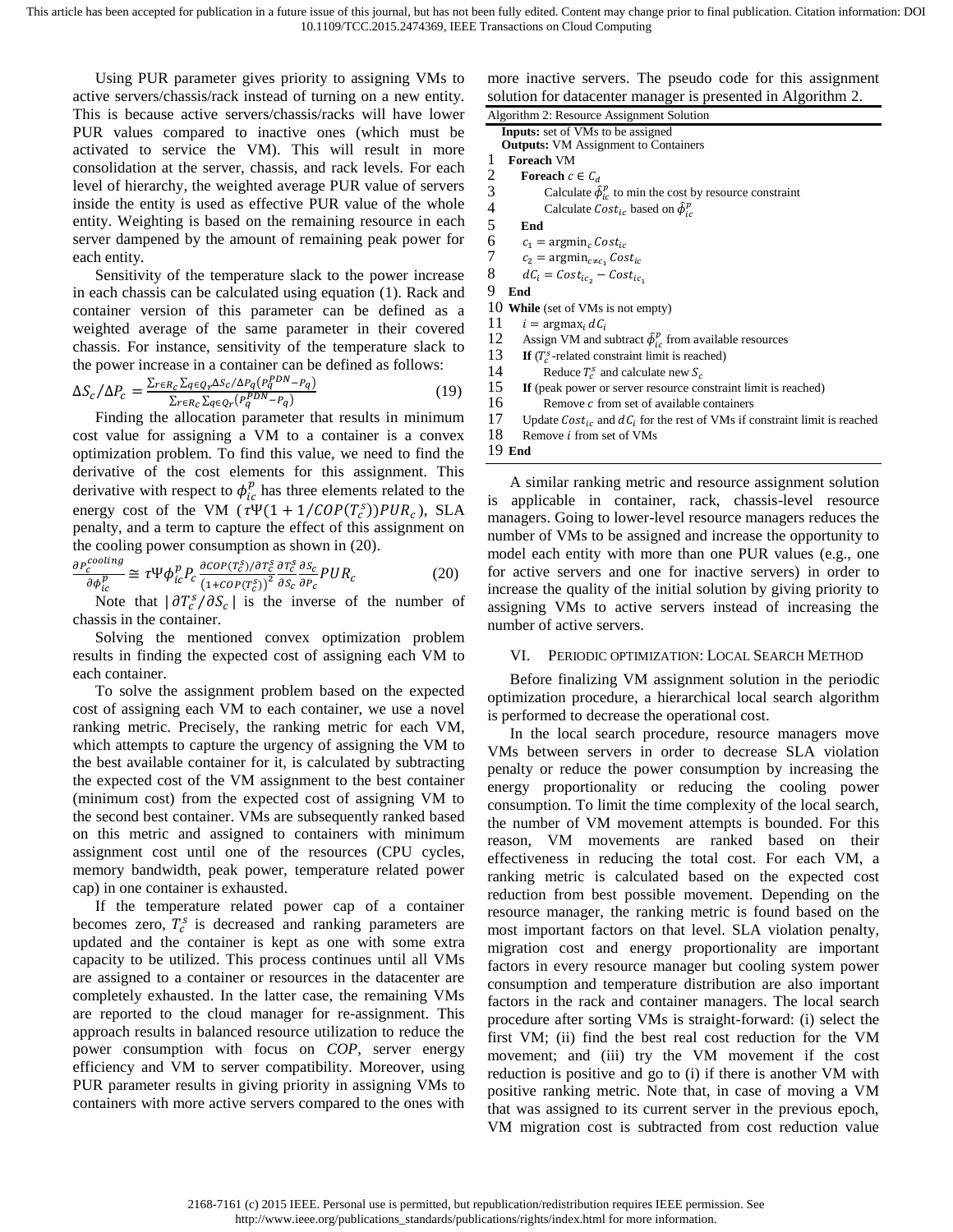associated with that VM. After finishing VM movements in each resource manager that can happen at the same time for all VMMs in one level of hierarchy, a limited number of VMs associated with the highest possible cost reduction values are passed to the parent resource manager and that manager start VM movements with a similar approach. Details of ranking metric for different resource managers are omitted due to space limitation.

## VII. METHODS TO DEAL WITH EMERGENCIES

<span id="page-9-0"></span>The periodic optimization solution cannot guarantee SLA constraint satisfaction, peak power capacity and critical temperature constraint satisfaction due to hardware failure and dynamic nature of the VM workload. A costly way of providing a performance guarantee in the cloud system is VM replication and resource over-provisioning, which are necessary for some clients (e.g., an e-commerce client) but wasteful for many others. Periodic monitoring of performance, power and temperature can be used to make reactive VM migration decisions or resource allocation adjustments in order to guarantee the satisfaction of the constraints.

Dynamic changes in VM workload is first detected by the server. Power/performance manager in each server monitors the workload of the assigned VMs and minimizes the SLA and energy cost by dynamically changing the allocation parameters. A decrease in VM workload creates power saving opportunity whereas an increase in VM workload forces the server to increase the power consumption to satisfy SLAs. Drastic increases in VM workload may not be responded by power increase and may require VM migration. Note that even if the power/performance manager module in the server can find a resource allocation solution that satisfies all of the VM SLA constraints within allowable power capacity, it is possible that migrating a VM results in lower total cost. These cases can be handled with periodic calls to local search procedure during each epoch.

There are different changes in the cloud system requiring immediate response to avoid hardware damage and huge penalties. For these situations, different control hardware components are placed inside the datacenter to avoid events such as temperature run-away in servers or power capacity violations. Some prior work such as [19] has studied the required control mechanisms. These control mechanisms can, however, result in violation of SLA constraints. The resource manager must, therefore, closely monitor the power and temperature sensors and performance counters in order to promptly migrate VM if necessary.

In different emergency scenarios (SLA, peak power or temperature emergency), in addition to the actions that can be taken by PM and CM, VM migration and resource allocation adjustment can be performed to resolve the issue. In our proposed framework, a hierarchical procedure is used to choose and then perform the best action, which results in lowest cost increase, to resolve the issue. Details are, however, omitted due to lack of space.

## VIII. SIMULATION FRAMEWORK AND RESULTS

<span id="page-9-1"></span>*A) Simulation framework*

To show the effectiveness of the proposed resource management structure and different algorithms, a complete datacenter simulation framework is implemented in C++.

A container-based datacenter is modeled in the simulation framework. The structure of the implemented datacenters is based on the definitions in section [III.](#page-2-0) Different parameters in the system are set based on real-world parameters.

We consider a heterogeneous datacenter with 16 containers and 500 servers per container. We use hourly decision epochs. Four different server types are considered in this datacenter. Processors in server types are selected from a set of Intel processors (e.g. Atom and Xeon) [38] with different number of cores, cache sizes, power consumptions and clock frequencies.

For each virtual machine in the system, a VM type from four different pre-defined VM types is selected. The virtual machine type determines the average characteristics of VM. The type also specifies variance from the mean for the matching VMs. For example, a given VM type sets  $\mu_{is}^p$  for each server type and each VM has this service rate per unit capacity plus or minus a deviation that is solely dependent on the VM. Similarly, the average request arrival rate (which in turn determines the VM workload in each epoch) is determined by its VM type. However, the exact probability distribution function, (and thus, the variance of the distribution) depends on the specific VM. This PDF is used to determine the best workload to avoid over-provisioning or under-provisioning. Different PDF's for  $\lambda_i$  are used in this simulation framework including exponential and uniform distributions. In each decision epoch, the simulation starts with a randomly chosen  $\lambda_i$  based on the selected PDF and in each update, another  $\lambda_i$  is randomly chosen again based on the PDF to be used for the next time. The frequency of doing  $\lambda_i$ change for each VM depends on a VM-specific parameter. The number of  $\lambda_i$  updates for a VM can be up to 50 times per epoch. The selected  $\lambda_i$  in this simulation has different ranges for different VM classes and was set to be between 0.1 to 10 requests per second. To reduce the simulation time, we assume that workload changes only change the average inter-arrival time but the inter-arrival time and service time follow the exponential distribution at all time. High number of changes in average inter-arrival time makes us confident that the workload is not following the exponential distribution in general. This means that in each time, the request response time for each virtual machine can be determined based on queuing formulation. Without this assumption, the long convergence time to determine the response time for each VM does not allow us to simulate a datacenter with thousands of servers and VMs in a reasonable amount of time. The VM lifetime is set randomly based on uniform distribution between one and 8 hours.

In response to VM workload changes, the host server changes the resource allocation parameters after a small delay. For this period of time, if SLA constraint is violated, SLA violation penalty for 100% of the arriving requests is added to the cost of the datacenter. Moreover, if the server is not able to determine the resource allocation parameters such that SLA constraints for VMs or power or temperature constraint are satisfied, reactive optimizations are performed.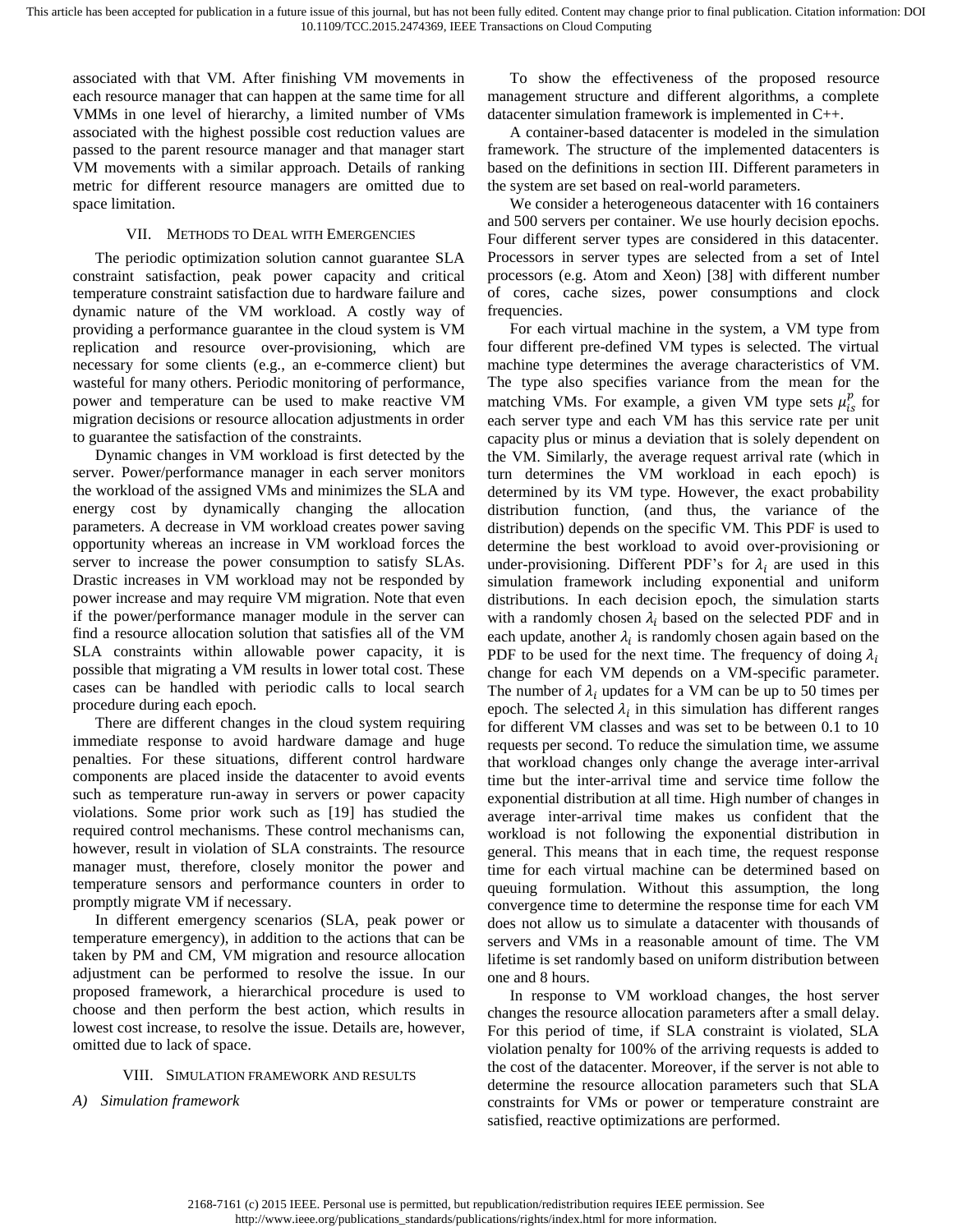To simulate the datacenter, we implemented an eventdriven simulator. After processing any VM workload changes, an event is generated to modify the resource allocation parameters in the server after some delay. If this resource allocation modification results in SLA violation or peak power or temperature violation, another event regarding the reactive optimizations is added to the event queue. After each event, the total cost of the datacenter is updated.

SLA for each VM is dependent on its VM type. The maximum tolerable request arrival rate, target response time, SLA violation penalty, maximum tolerable SLA violation rate, and migration penalties are determined based on the selected VM type which is set based on EC2 pricing schemes [39].

Cooling system parameters for each container are set based on the provided data in reference [17]. Peak power capacities for each component inside the datacenter (chassis, rack, and container) are pre-set as fixed parameter values. These parameters capture the ratio of the theoretical peak power consumption of each component to the actual peak power capacity. For example if this ratio is 0.8 for a chassis, it means that the peak power in that chassis cannot be more than 80% of the power consumption of an active chassis with fullyutilized servers. These ratios can be the same in different levels of the cloud system hierarchy or change depending on the aforesaid level. PAR parameters for each level of hierarchy used in periodic optimization procedure is estimated by the PAR value derived in the previous epoch due to VM workload changes. Energy cost is set to 15¢ per KWhr.

## *B) Base-line heuristics*

To compare the results of the HRM with previous work, a power and migration-aware VM placement algorithm (periodic optimization) called pMapper [5] is modified and implemented. pMapper borrows FFD heuristics from binpacking problem to find the amount of resource needed from each server. After this step, VMs are sorted based on their required processing size and assigned to the first available server with the least power to the processing capacity ratio. To avoid high migration cost, VM migrations are sorted based on a metric which is the power decrease to the migration cost. VM migrations are performed based on this ranking metric if their metric is greater than one.

Note that pMapper is a centralized VM placement approach, which does not consider the peak power capacity and CRAC efficiency in its algorithms. We thus modified pMapper to address these two issues as follows: (i) When calculating the ranking metric for servers, the effective power consumption of the server in the previous epoch considering the CRAC efficiency factor is used; (ii) A utilization capacity is considered for each server to decrease the possibility of having power capacity violation. Furthermore, after finalizing the VM assignment, the same reactive optimization procedure that we use for handling any peak power capacity violations is applied. With these two changes, pMapper can serve as a good baseline against the proposed methods in this paper.

Moreover, to show the performance loss of using HRM instead of a centralized periodic optimization algorithm with the same decision criteria, we implemented another centralized periodic resource management algorithm called CRM. In this algorithm, VMs are sorted based on their

processing requirement size. Starting from the VM with the biggest resource requirement size, servers are sorted based on their associated VM assignment cost and the VM is assigned to the server with minimum assignment cost. After any assignment, resource, peak power and supply cold air temperature is updated.

Note that, the presented reactive optimization technique is also applied to the case with pMapper and CRM algorithms as periodic optimization technique.

## *C) Simulation results*

Total number of active VMs and workload intensity (calculated as the summation of minimum resource requirement of active VMs from a reference server type) in each epoch is shown in [Figure 3.](#page-10-0) During the full-day simulation, nearly 1,000,000 workload changes are generated in our simulator.



<span id="page-10-0"></span>The total costs of the datacenter by applying HRM, CRM or pMapper algorithms are presented i[n Figure 4.](#page-10-1) 



<span id="page-10-1"></span>As it can be seen, considering flexible SLA, cooling system efficiency, and peak power capacity in datacenter makes HRM algorithm better than pMapper (by an average of 43%) in terms of the total cost of the system. Moreover, performance loss of HRM method with respect to CRM approach is less than 2% which shows the effectiveness of the hierarchical management. In order to reach the highest level of consolidation in datacenter without increasing the cooling energy cost or SLA violation penalties, a global view of the resource allocation is needed. However, the rather small cost increase in the proposed HRM method versus the CRM method shows that the hierarchical management solution does not result in much of a decrease in the server consolidation factor compared to the centralized solution. This is because PUR parameter favors consolidation in each management level and enables HRM to react to the energy non-proportional behavior of the servers and IT infrastructure in datacenter. The saving in server energy cost plus SLA penalty by only considering VM sizing based on state of the datacenter is around 18% as reported in [4].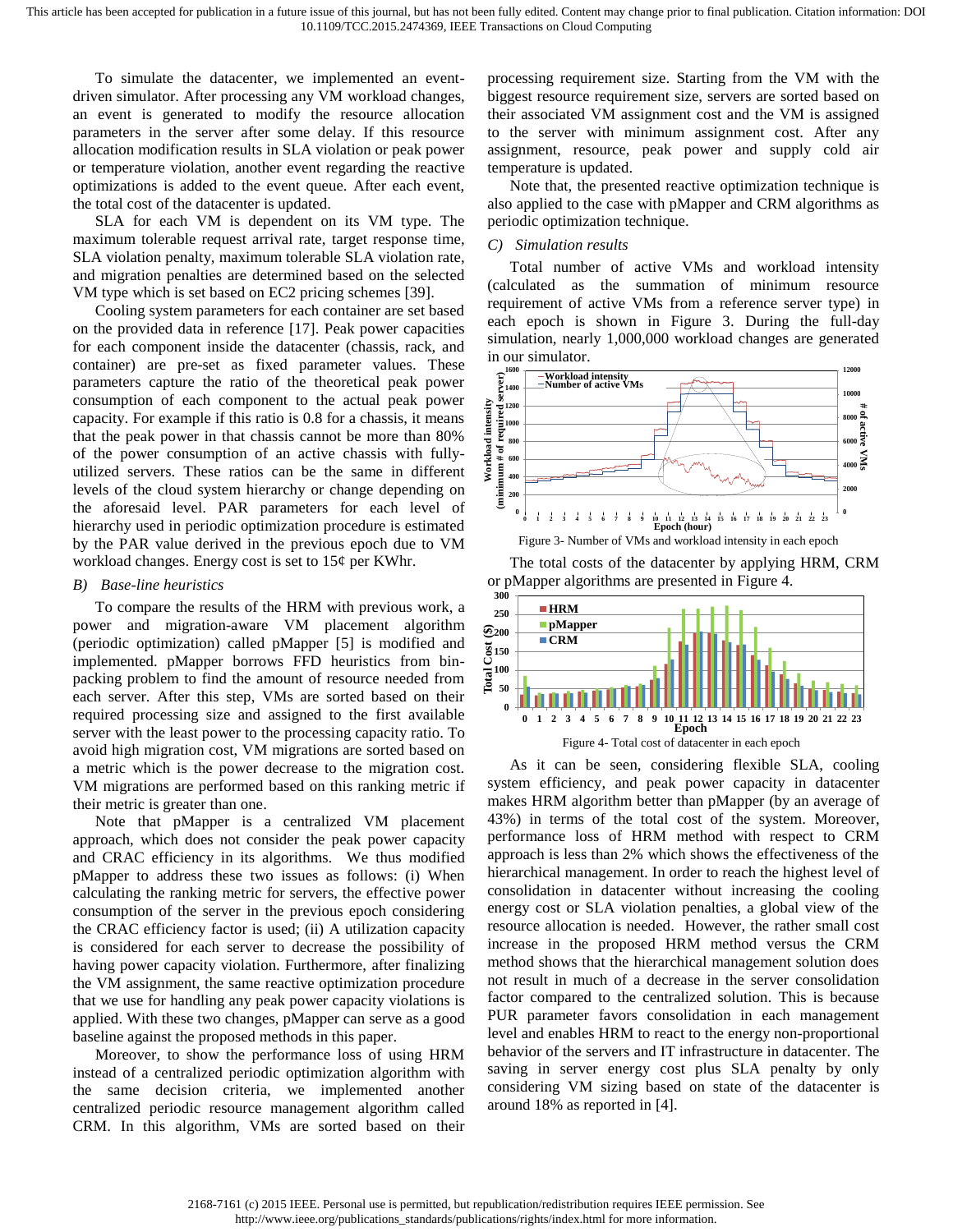One of the key motivations for HRM is to reduce the runtime of the periodic optimization procedures and improve the solution scalability. Run-time of HRM, CRM and pMapper periodic optimization procedures are shown in [Figure 5.](#page-11-0) As it can be seen, the proposed hierarchical method has a very short run-time compared to the centralized approaches. In fact, HRM is in average 7 times faster than pMapper and 27 times faster than CRM.



(run-time is reported in logarithmic scales)

<span id="page-11-0"></span>Calculating the arrival rate for each VM based on the prediction about its workload significantly affects the periodic optimization solution. Moreover, due to migration cost, effect of periodic optimization solution does not disappear even in case of very dynamic workloads. To show this effect, we considered over-provisioning (20% increase in predicted arrival rate) and under-provisioning (20% decrease in predicted arrival rate) with respect to HRM algorithm for calculating the arrival rate. The results of these two scenarios in addition to the HRM results are shown in [Figure 6.](#page-11-1)



<span id="page-11-1"></span>Figure 6- Run-time of the periodic optimization procedure in each epoch

It can be seen that the over-provisioning results in 13% higher cost than HRM and under-provisioning results in 2% lower cost than HRM. Note that, this 2% reduction in total cost results in higher SLA hard constraint violation (low user satisfaction) and significantly higher number of reactive optimization calls in each epoch due to SLA emergencies.

To understand the operational cost of the datacenter, different elements of the total cost having different periodic optimization techniques are shown i[n Figure 7.](#page-11-2)

As can be seen, the over-provisioning approach results in high energy cost and low SLA violation penalty and migration cost. This is due to the fact that the amount of resources allocated to each VM is more than what it needs to be. In contrast, the under-provisioning approach results in low energy cost but high SLA violation penalty and migration cost. Moreover, SLA hard constraint violation penalty which results in user dissatisfaction is high in this approach. The pMapper algorithm results in high energy cost and SLA violation penalty due to the lack of flexibility for resource allocation mechanism in this approach but this approach results in the lowest hard SLA constraint violation. Moreover, the pMapper algorithm does not consider the cooling system

efficiency and may result in uneven temperature distribution inside containers and higher power usage effectiveness. CRM approach results in lower energy cost with respect to HRM solution but SLA violation penalty, VM migration cost and SLA hard constraint violation penalty are higher in CRM approach. CRM approach results in higher consolidation level than HRM solution due to global search between all servers for each VM assignment in CRM approach which results in lower energy cost and possibly higher resource contention between VMs and higher probability of forced VM migration due to emergencies.



<span id="page-11-2"></span>Figure 7- Elements of the total cost: (a) Energy cost, (b) SLA violation penalty, (c) Migration cost, and, (d) SLA hard constraint violation penalty.

[Figure 8](#page-12-0) reports the total number of calls to the reactive optimization procedures in one day considering different management strategies.

As expected, the number of calls to reactive optimization procedures for the under-provisioning scenario is larger than other hierarchical management algorithms. Moreover, the rather large number of calls to reactive optimization procedures for pMapper scenario has two important reasons: (i) usual power capacity violation due to issues in periodic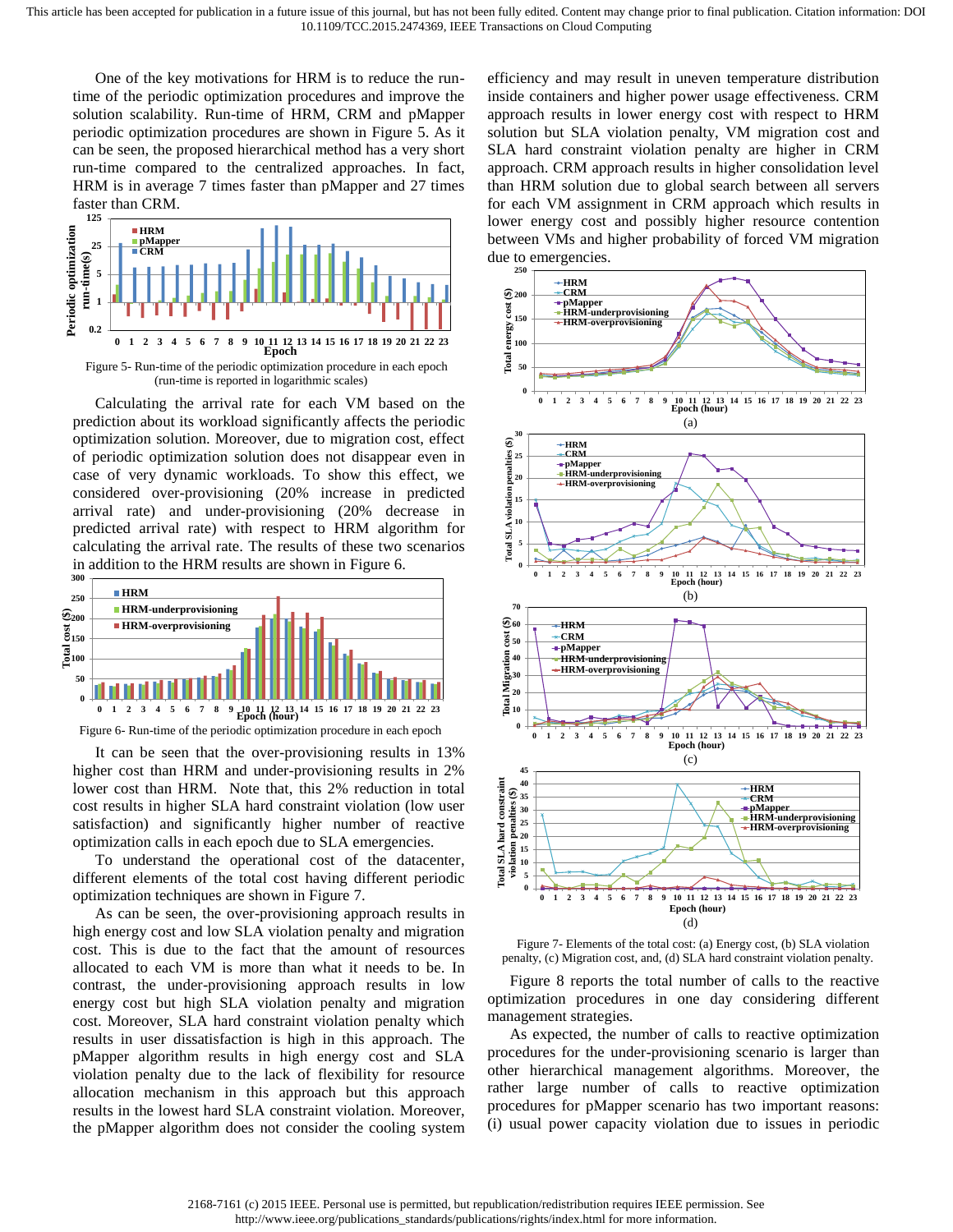solution, and (ii) dynamic calls to solve SLA violation problems due to inflexibility of the resource allocation procedure.



<span id="page-12-0"></span>Figure 8- Total number of calls to the reactive optimization procedures in one day

To show the effectiveness of HRM algorithms in reducing the cooling system power consumption, [Figure 9](#page-12-1) and [Figure](#page-12-2)  [10](#page-12-2) show two instances of power and temperature distribution in 10-rack containers. In these containers, two rows of racks (five racks in each row) are placed in parallel. Each rack has five chassis (A on bottom to E on top).



<span id="page-12-1"></span>Figure 9- (a) power and (b) temperature distribution in a container with heavy workload.  $T_s = 15^{\circ}C$  and  $max T_q^{in} = 30.2^{\circ}C$ 



<span id="page-12-2"></span>Figure 10- (a) power and (b) temperature distribution in a container with light workload. T<sub>s</sub> = 22<sup>o</sup>C and max T<sub>q</sub><sup>in</sup> = 29.9<sup>o</sup>C

[Figure 9](#page-12-1) shows a case with heavier workload having supply cold air temperature equal to  $15^{\circ}$ C and maximum temperature of  $30.2$ °C. [Figure 10](#page-12-2) shows a case with lighter workload having supply cold air temperature equal to  $22^{\circ}C$ and maximum temperature of  $29.9^{\circ}$ C. In both cases, it can be seen that the resource manager tries to decrease heat recirculation which is the main results of the literature in temperature-aware task scheduling in datacenter such as [17]. Note that this is not always possible because the resource managers also consider three important factors in the resource allocation which are energy proportionality, VM migration cost and peak power cap.

Energy price has a big impact in determining the total cost of the system. Energy price is an important factor in determining the resource allocation strategy in datacenters. All of the proposed algorithms in this paper consider the energy price to decide about the amount of resource allocated to each VM. To examine the effect of energy price on the result of the proposed algorithms, we considered a scenario with 5000 VMs with no significant workload change during the day and different energy prices for each epoch. The energy price and total cost of the datacenter in a full day is shown in [Figure 11.](#page-12-3) The shape of time-of-use dependent energy price in [Figure 11](#page-12-3) is similar the summer rate of the time-of-use energy pricing for business customers in California shown in reference [40]. As can be seen in this figure, the total cost in datacenter has a similar pattern to the energy price in the system.



<span id="page-12-3"></span>Figure 11- Dynamic energy price and total cost of datacenter in a full day

[Figure 12](#page-12-4) shows the share of the SLA violation penalty in the total cost and average predicted arrival rate for VMs in different epochs.



<span id="page-12-4"></span>Figure 12- (a) percentage of the SLA violation penalty in the total cost and (b) average predicted arrival rate for VMs in different epochs

As can be seen in [Figure 12\(](#page-12-4)a), the share of SLA violation penalty does not significantly change with energy price. This means that in case of low energy price, resource manager tries to lower the SLA violation penalty and in case of high energy price, it tries to reduce energy consumption by decreasing the resource allocated to each VM. Another proof for this observation i[s Figure 12\(](#page-12-4)b) which shows that by increasing the energy price, the resource manager decreases the size of each VM (under-provision) to reduce the energy cost.

#### IX. CONCLUSION

In this paper, a hierarchical resource management structure for cloud system is presented. The presented structure shows scalability and higher performance compared to a centralized structure suggested in the literature. Adding the flexibility of

<sup>2168-7161 (</sup>c) 2015 IEEE. Personal use is permitted, but republication/redistribution requires IEEE permission. See http://www.ieee.org/publications\_standards/publications/rights/index.html for more information.